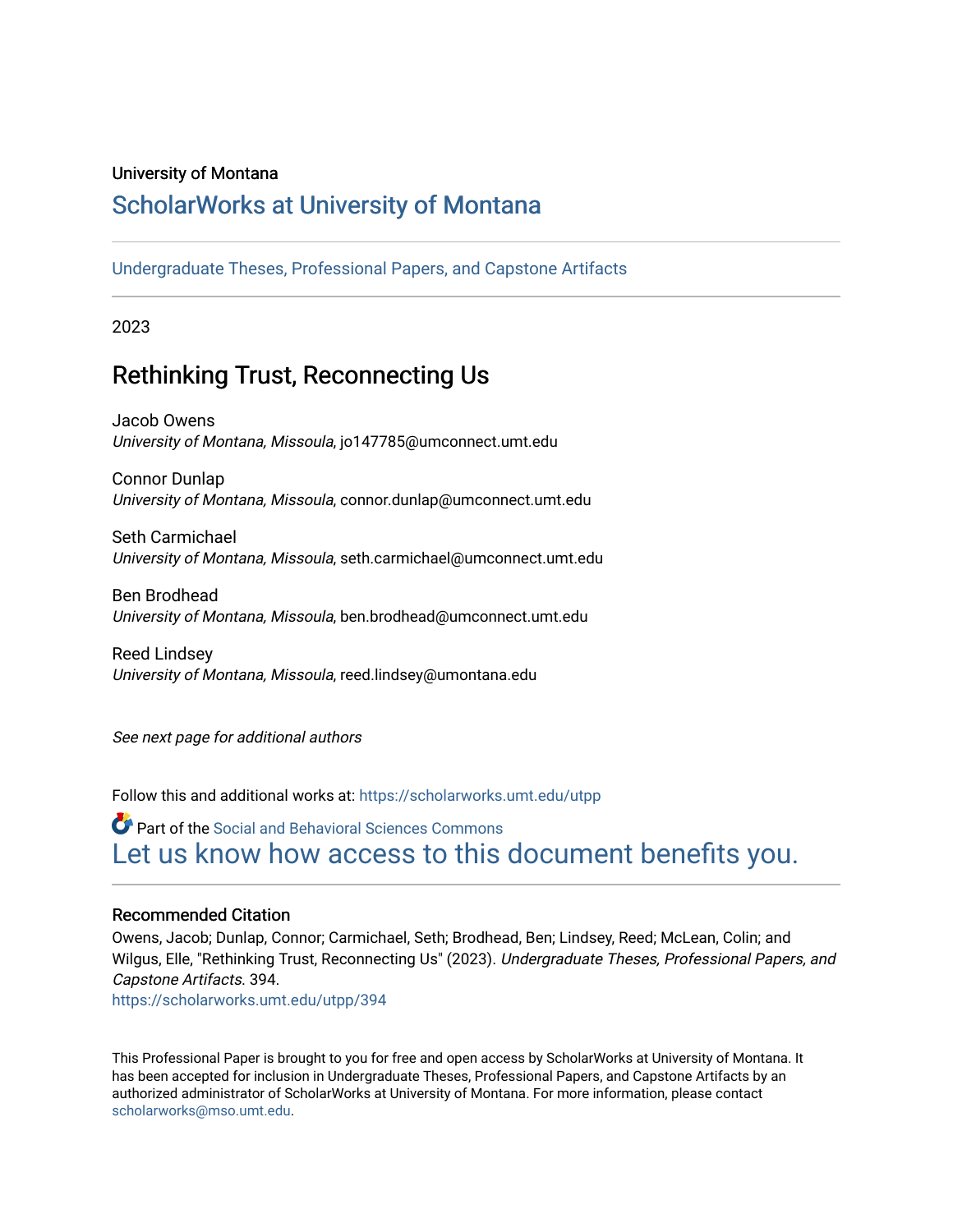# Author

Jacob Owens, Connor Dunlap, Seth Carmichael, Ben Brodhead, Reed Lindsey, Colin McLean, and Elle Wilgus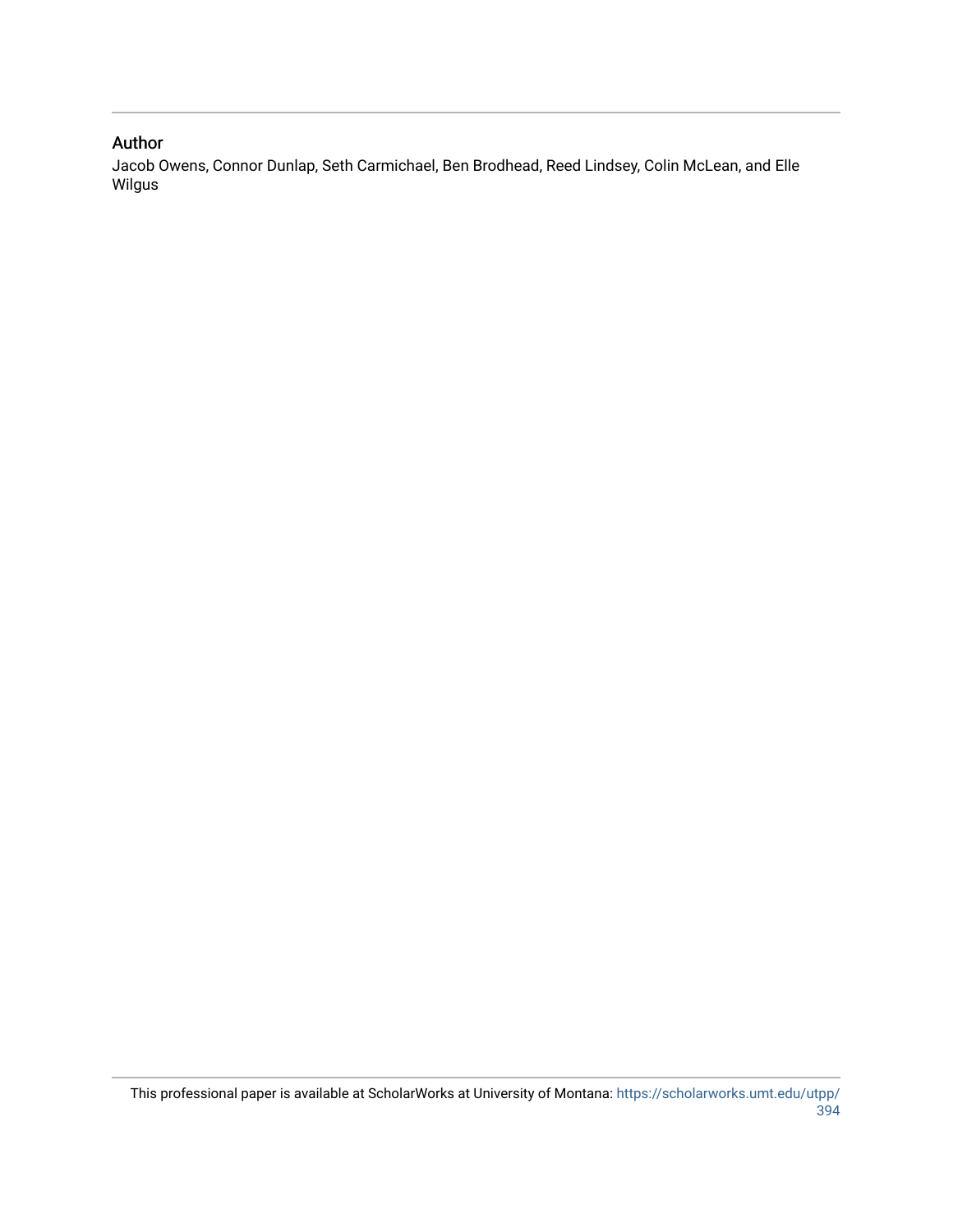# **Rethinking Trust, Reconnecting Us**

# **GLI Capstone Project Portfolio**

Benjamin Brodhead, Seth Carmichael, Connor Dunlap, Reed Lindsey, Colin McLean,

Jacob Owens, & Elle Wilgus

Franke Global Leadership Initiative, The University of Montana

May 13, 2022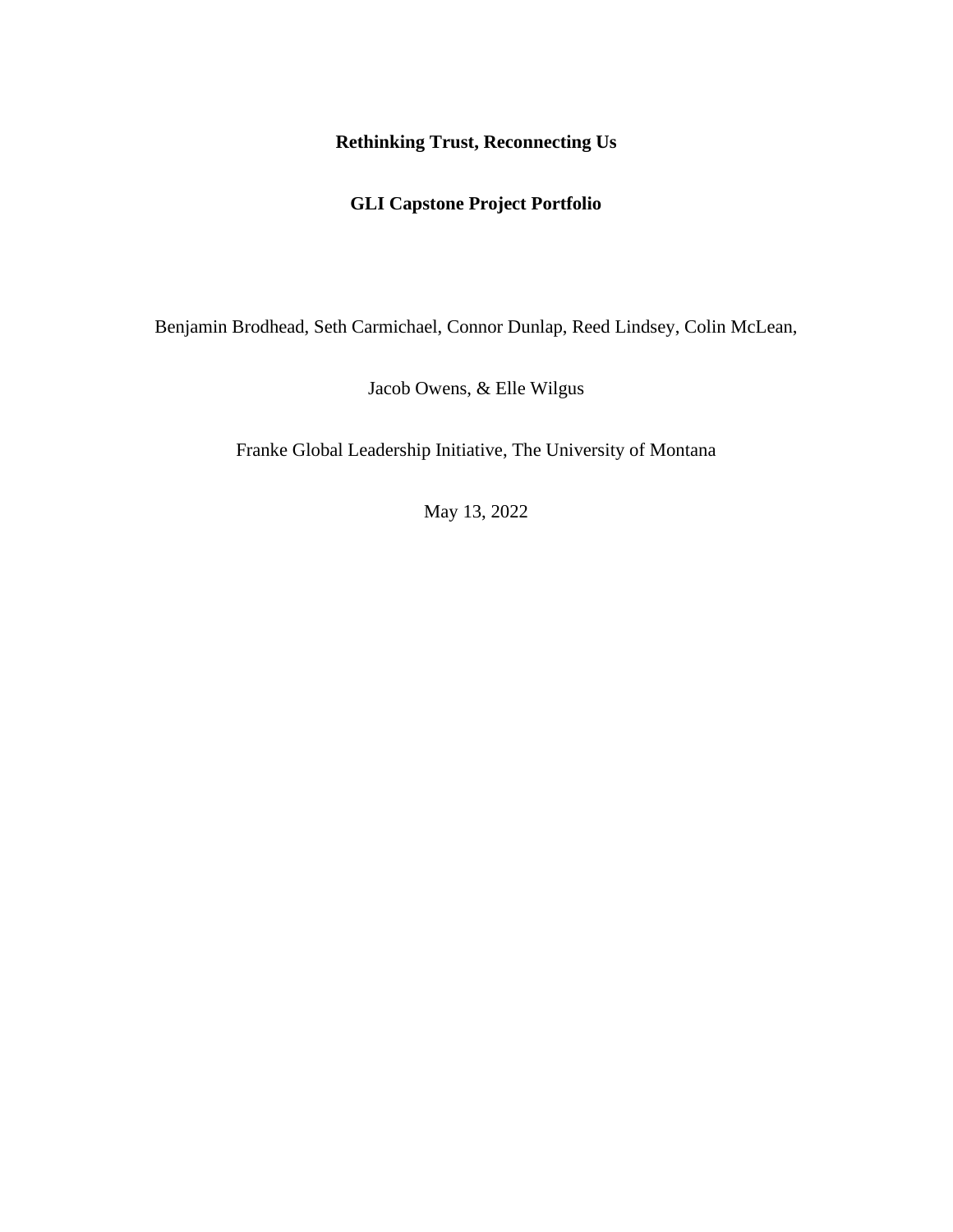# Abstract

Advancements in online platforms can lead to a more widely informed public, but they also create room for false information. Misinformation about the COVID-19 vaccine has become a public safety issue. Our team created a project that contributes to solving this global problem. Our project's mission is to tackle vaccine related misinformation. The project utilizes a humancentered method to design a solution.

Based on our literature review the main problem is skepticism about getting vaccinated. Our solution is to create an online portal targeted at college students, highlighting the benefits of vaccination, examining examples of misinformation, providing trusted sources for vaccinated and unvaccinated individuals and persuading misinformation receivers to improve their media literacy.

Our understanding of the target audience increased via QR code stickers that directed unvaccinated individuals to a survey. This data, alongside student and expert interviews, helped design our platform. The site's tailored to the concerns of those less likely to receive the vaccine due to misinformation. Part of our campaign is to use Facebook to direct people to our website, which has had nearly 433 views since its launch in February.

A stronger future in a virtual world requires sharpening the world's ability to spot misinformation. Our project called upon our target audience to engage in 4 Rs: rethink COVID vaccine information they receive, re-evaluate information by fact-checking, reconsider getting vaccinated so that they can reconnect with their family and friends safely. We built an internationally accessible website, fostered an accepting online environment for education and asking questions to a healthcare professional, increased awareness of COVID-19 misinformation, connected individuals with different perspectives on vaccinations, encouraged young people to improve their media literacy, developed an appealing brand for vaccine-hesitant young people, contributed to research about campaign strategies for reducing vaccine hesitancy, and we've sparked a global conversation.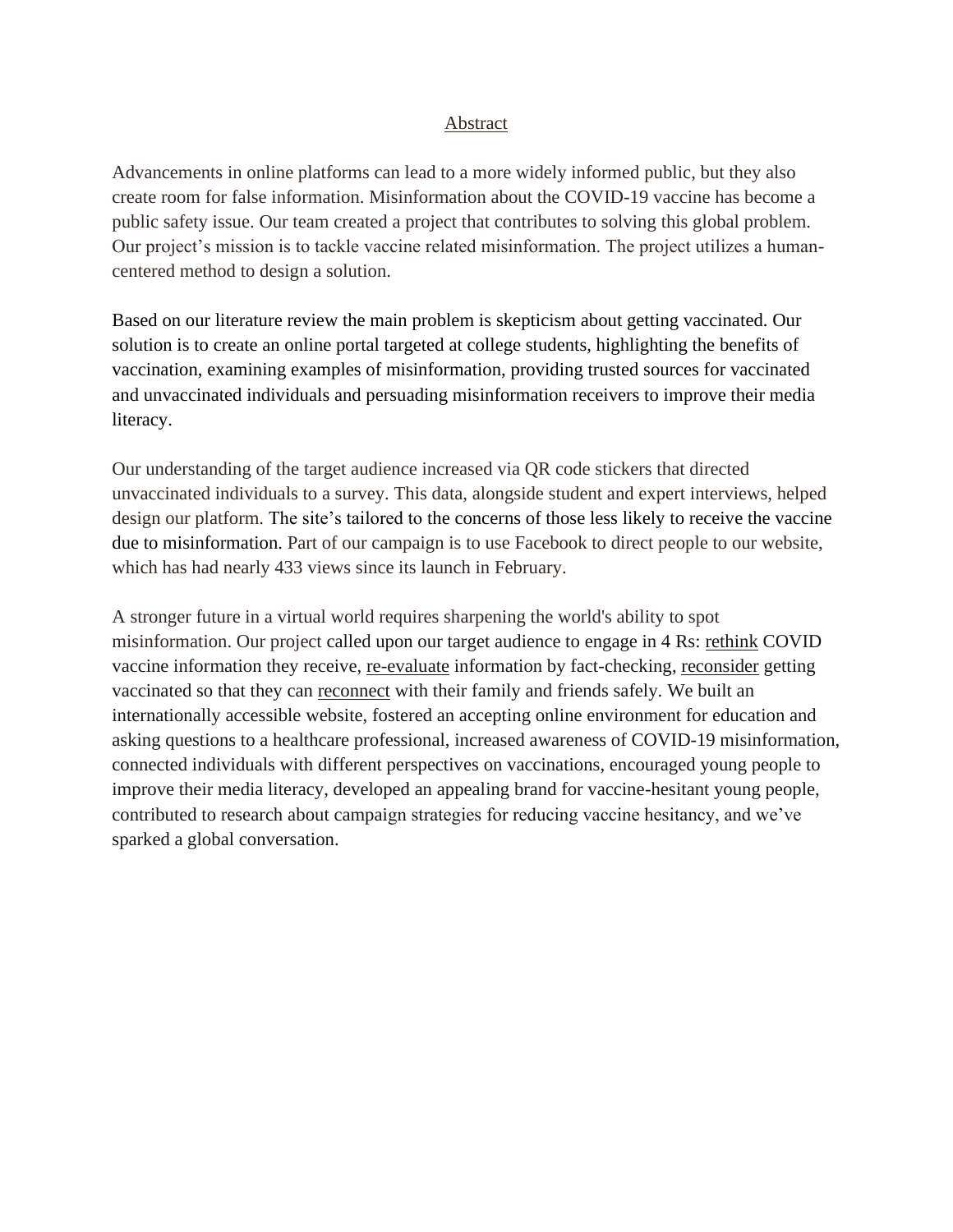#### **Introduction**

Maisa, a pharmacist in Jordanian was initially vaccine hesitant about the COVID-19 vaccine and worked to convince others not to get vaccinated. Maisa had her doubts about the vaccine and believed misinformation about it, but then she went to informational sessions in Jordan where her questions were answered. She decided to get vaccinated and now helps at the same sessions that better informed her. As quickly as misinformation can spread, addressing concerns and promoting access to factual information can happen just as quickly (UN Resident Coordinator's Office in Jordan, n.d.). This effort to ease vaccine skepticism highlights how trust in misinformation can go unaddressed and how interactive, accurate information can serve to address it. Access to information and effective communication offers a solution to vaccine hesitancy due to misinformed thinking. The COVID-19 pandemic has caused fear in people's lives all over the world. Everyone is affected by the virus and its variants; therefore, it is crucial to discuss how global immunization efforts effectively mitigate the spread of the virus.

#### **Global Context**

This GLI group worked remotely with each other across the Atlantic - at the University of Montana in Missoula and at the Technische Universität Dortmund, Germany. In order to incorporate those studying abroad, they talked to classes with native Germans and other exchange students for interviews and to take our vaccine survey. Covid-19 infection rates last winter showed it would be a tough holiday season. Doctors in the country like Alexander Leitner expressed an abysmal view of Germany's COVID situation, saying, freedoms have become the priority for many (Großekemper, 2021).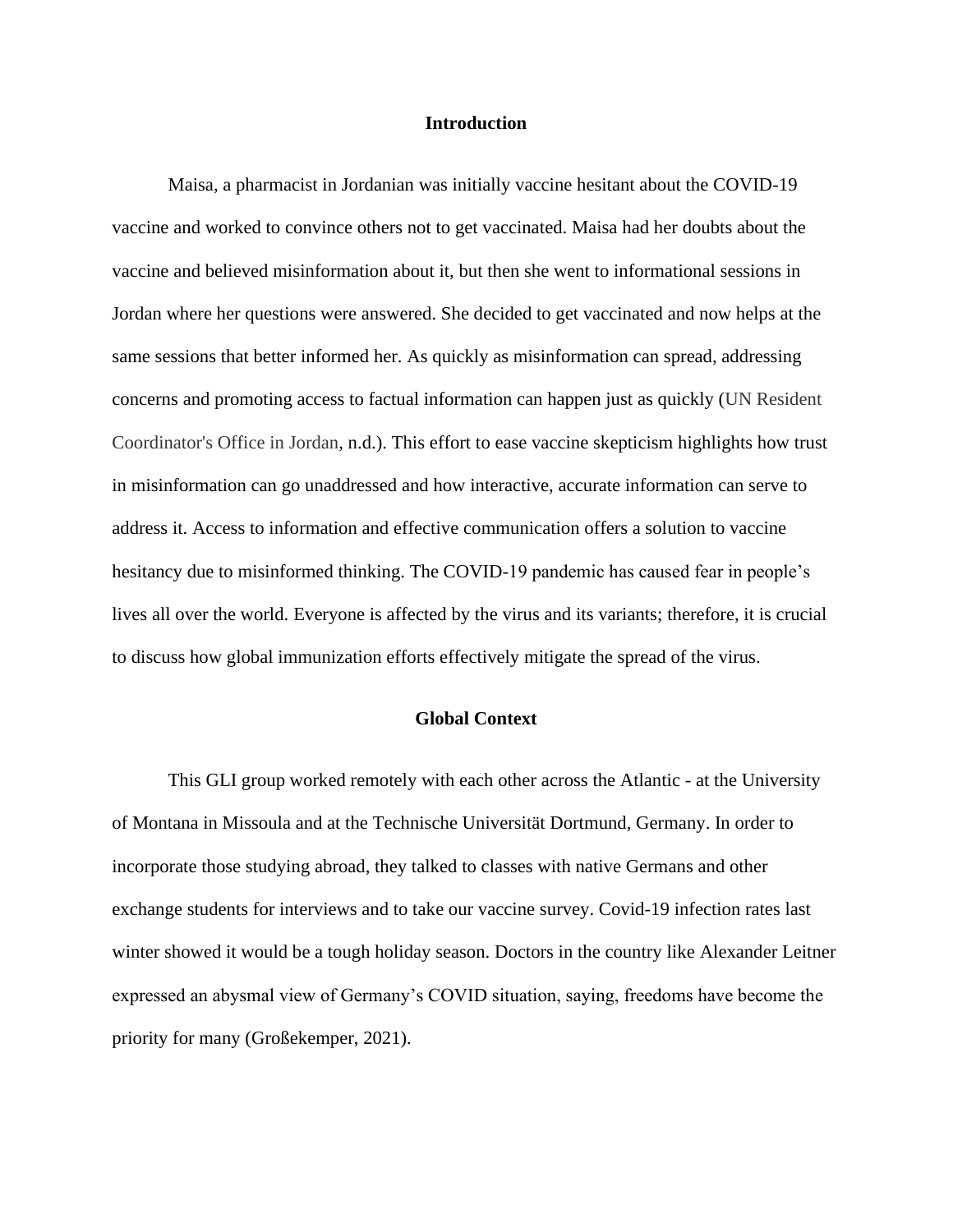As vaccine rollout stalled globally last fall, countries looked into measures to get their people inoculated. As of last December, countries such as Austria looked to mandate vaccination by Feb.1 due to a surge that has caused a current lockdown in the country. Other states like France and Italy had shifted toward mandating vaccines for frontline workers, whereas the United Kingdom was planning on doing the same this spring (Ellyatt, 2021).

Case and vaccination data from the New York Times showed that while the United States crossed the 60% threshold for vaccinated citizens last winter, the country was currently experiencing a new wave (New York Times, 2021). Vaccination hesitancy in the United States and abroad can often be attributed to lagging rates of vaccination (Conger, 2021). However, Stanford researchers have found that, "the problem may be less about hesitancy to be vaccinated than about lack of access to vaccine sites and reliable information" (Conger, 2021, para. 8). This was the basis of our project, to not only address vaccination hesitancy but to specifically focus on making our website accessible. These effects are seen directly among college-aged Americans where a significant amount of students are yet to be vaccinated (Mabus et al., 2021).

The University of Montana's own community saw these statistics play out where of the 2,641 active cases in Missoula on Oct. 17, about 18% were people 20 to 29 years old and roughly 17.5% were from people 30 to 39 years old. This made up for about 937, or over onethird, of the active cases in the county. A likely reason for this was that people aged 20-29 in Missoula have the second-lowest vaccination rate at 55.5% as of Nov. 8 (World Health Organization, 2021b). (In the city of Dortmund (as of December 15, 2021), 3,342 people in Dortmund are infected with the virus. There were 2,997 people in quarantine of 571,403 residents (News-Ticker ZUM Coronavirus in Dortmund, 2021). Comparing the statewide statistics between Montana and North-Rhine Westphalia we saw a 15% difference between the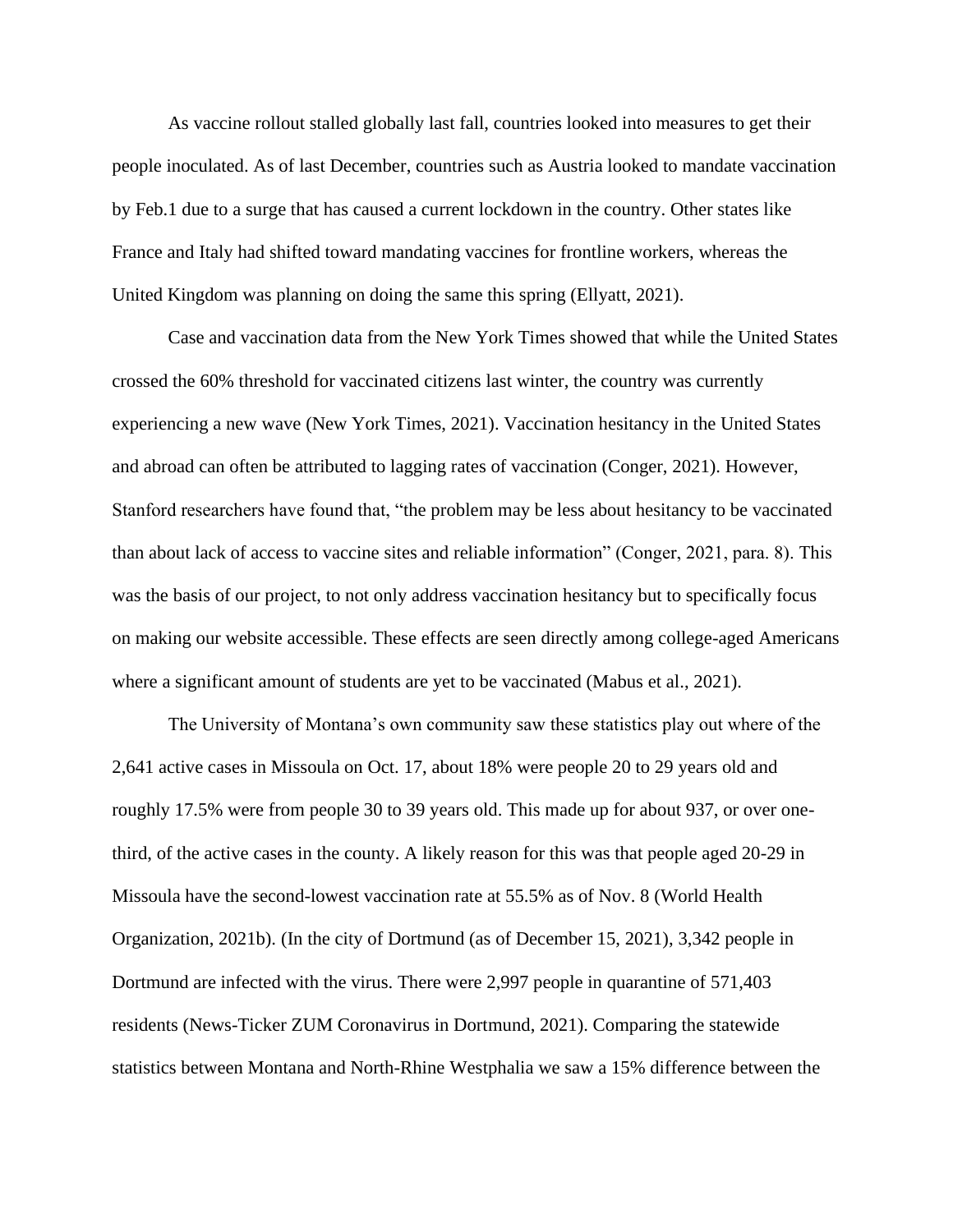two favoring the German state in the overall percentage of population vaccinated. Indicating the unacceptable lack of an effective approach for Montana residents (Statista, 2021).

However, Germany still had work to do, with only 68% of its population fully vaccinated, making it one of the lower vaccination rates in western Europe (Großekemper, 2021). Herd immunity can be reached if communities vaccinate 85% of their population. 72.8% of the population had received the 1st dose of vaccination (59,511,300) and of those, 69.8% are fully vaccinated (57,101,728) (Ellyatt, 2021). Our target was to help improve these low vaccination rates, by targeting their underlying issues. We see misinformation and lack of access to reliable information a key factor in this problem moving forward, both in the U.S. and abroad.

For this project, we defined misinformation as "false, inaccurate, or misleading information."As false information is a vast global issue, we focused on how misinformation contributes to vaccine hesitancy and what practices effectively correct misinformed thinking regarding vaccination. Without a global effort to increase immunization rates, some experts believe that complete eradication of the virus will be impossible [\(Stankiewicz,](https://www.cnbc.com/kevin-stankiewicz/) 2021). The insufficient vaccination rates, largely due to false beliefs about the vaccine, directly correlate to our inability to conquer the pandemic. The world is dealing with what's being called an infodemic. A peer-reviewed article from Plos One, has highlighted the "strong association" between individuals worldwide believing COVID-19 misinformation and being hesitant about the vaccine (Singh et al., 2022, para 1). The study included 40 countries, including Germany and the United States (Singh et al., 2022). The infodemic and vaccine hesitancy are global trends our project dives into. Addressing misinformation by educating others on how to discern inaccurate information can be an effective strategy in combating those false beliefs. Intercepting false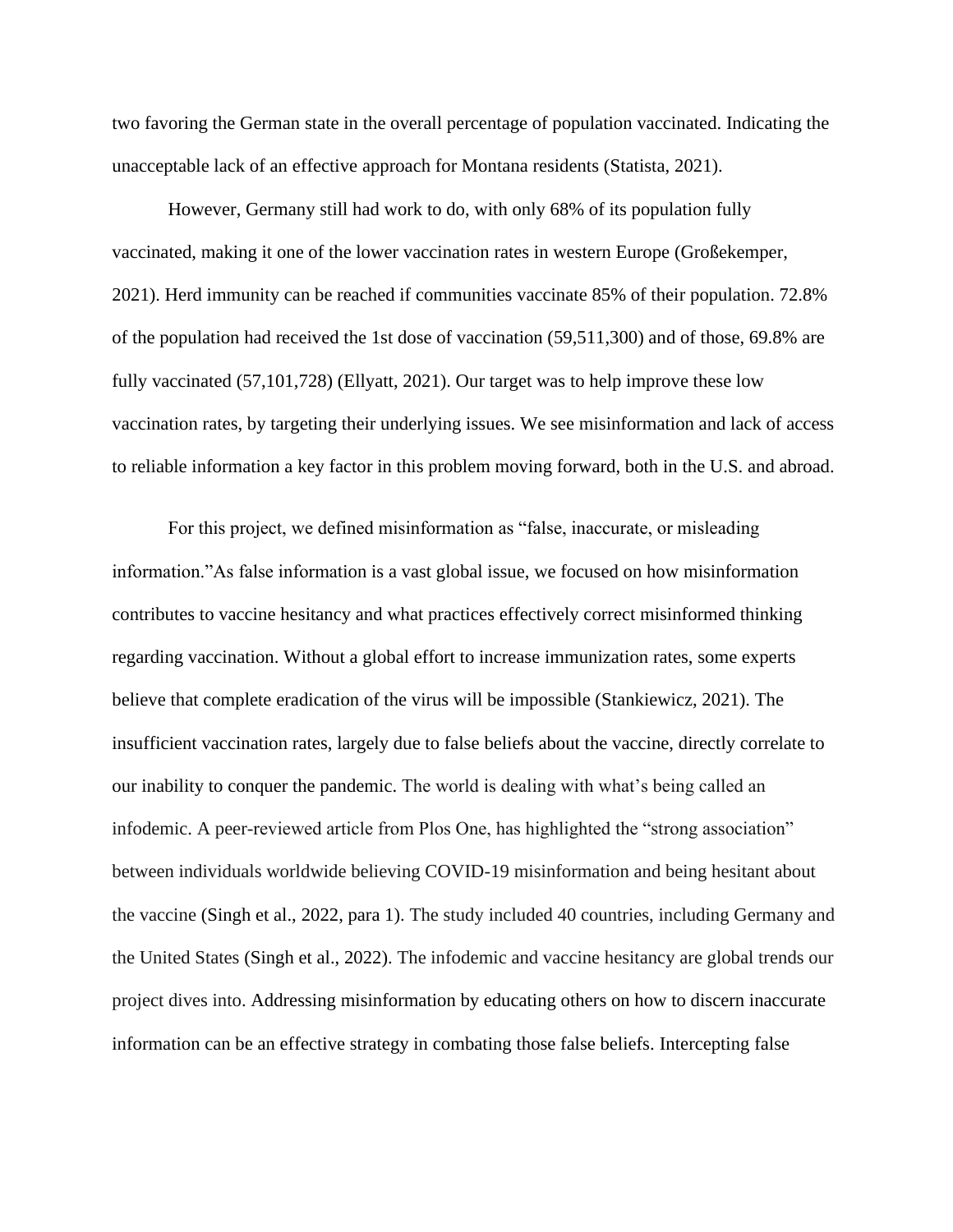claims early on can help fill information gaps before they are filled with misinformation (Centers for Disease Control and Prevention, 2021a).

Through the inspiration phase, we conducted a literature review, interviewed two number experts, and conducted a survey with 82 respondents. Based on our research the problem was tackling fear caused by misinformation about the COVID-19 vaccine that has made college students skeptical about getting vaccinated. The way we contributed to solving this problem was through an online portal where we highlighted herd behavior, examined examples of misinformation and trusted sources for vaccinated and unvaccinated individuals, while persuading misinformation receivers to improve their media literacy.

Our team has incorporated the following throughout the report. In the inspiration portion of our outline we will examine multiple other campaigns, data from inside/outside sources, and other examples surrounding the topic of misinformation. We will also show how Facebook and COVID-19 misinformation are directly correlated with each other by using examples of case studies by credible sources. During our research on the topic of COVID-19 vaccine hesitation we sought outside opinions on the subject. These discussions consisted of interviews with individuals who are hesitant to the vaccine, researchers on the subject of misinformation and vaccine hesitancy, medical professionals, and advertising agencies, which all helped us develop an online portal to help us combat the issue of Covid vaccine misinformation and as well as create advertising to bring them to our site. Finally, we will highlight the key points of progress we made this spring as we launched the site in February and adjusted it with feedback from our target audience before presenting the project on April 22, 2022, at the UM Conference on Undergraduate Research.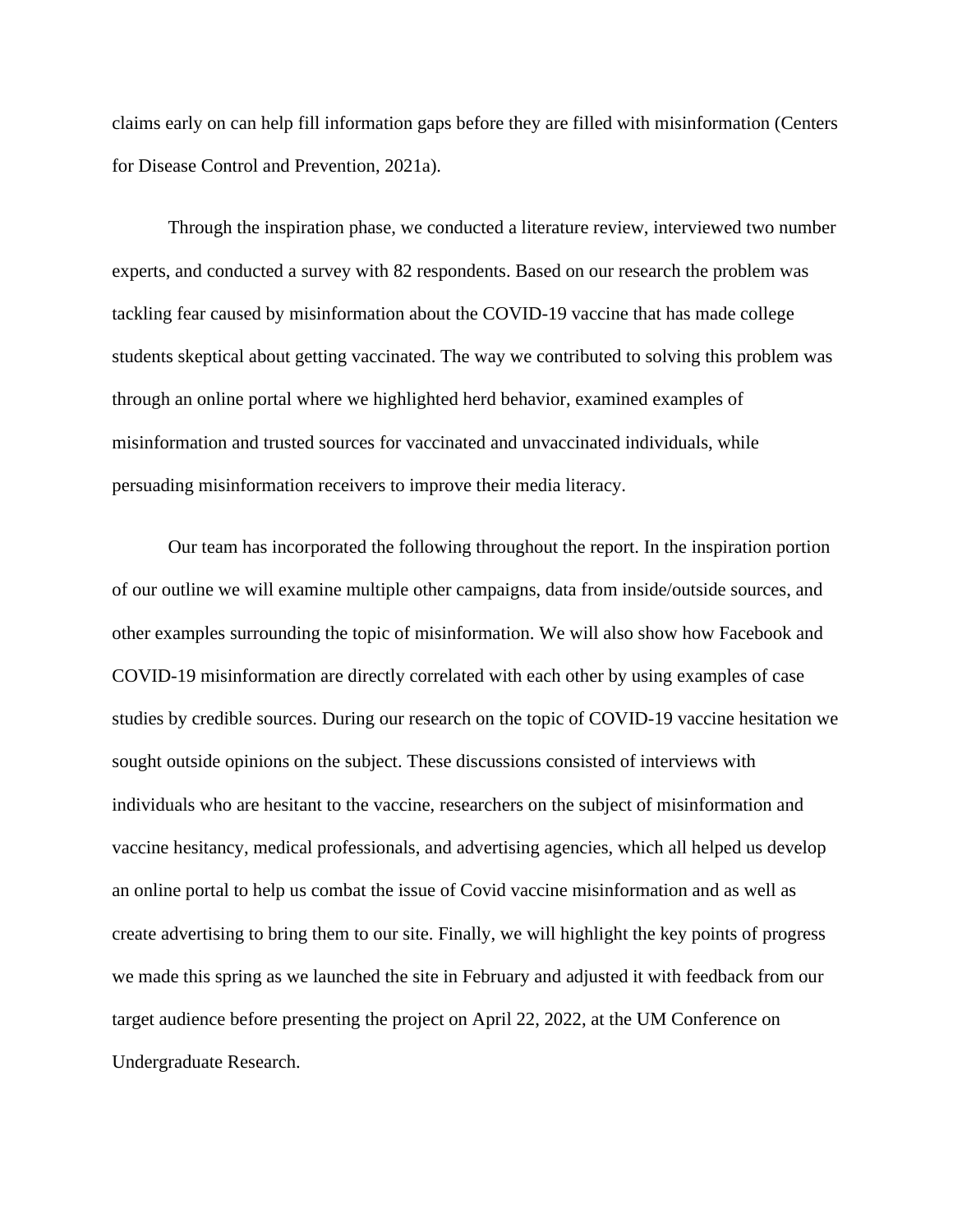#### **Inspiration**

Misinformation reared its ugly head during the COVID-19 pandemic. The level of COVID-19 misinformation led to the number of English fact checks going up from under 200 per day in January and early February 2020 to over 1,200 in March (Brennen, 2020). Companies like YouTube and Facebook have attempted to fight against misinformation, specifically about COVID-19, in the last year. Facebook began its efforts against COVID-19 vaccine misinformation by banning false claims about the vaccine in December 2020 (Bond, 2020). YouTube has even gone as far as [t](https://www.reuters.com/technology/youtube-blocks-all-anti-vaccine-content-washington-post-2021-09-29/)o ban anti-vaccine content (Reuters, 2021). As Facebook has continued updating its policies, misinformation spreaders have also adapted. According to Yahoo News, in July, anti-vaccine groups on Facebook started using codes like "dinner party" and "pizza king" (Musumeci, 2021, para. 1 and 10).

Facebook is no stranger to misinformation or anti-vaccine content. Research shows that Facebook users engage with misinformation 60 million times per month on average (Allcot, Gentzkow and Yu, 2018). In the anti-vaccination realm, a report published by the nonprofit Center for Countering Digital Hate analyzed anti-vaccine posts from 10 private and 20 public Facebook groups and a sample of about 123,000 anti-vaccine tweets from February 1 to mid-March of this year. Their results showed that 73% of vaccine disinformation posts on Facebook and 17% of those on Twitter, roughly 65% overall, originate from the same 12 sources (Center for Countering Digital Hate, 2021). According to a National Public Radio article, Facebook responded to the report and said it had removed more accounts run by the "Disinformation Dozen." (Bond, 2021). According to the Verge, Facebook has continued to update its policies with a more recent effort of taking down misinformation on vaccines for kids (Roth, 2021). Misinformation about COVID-19, especially the vaccine, is not just online though. Dr. Mary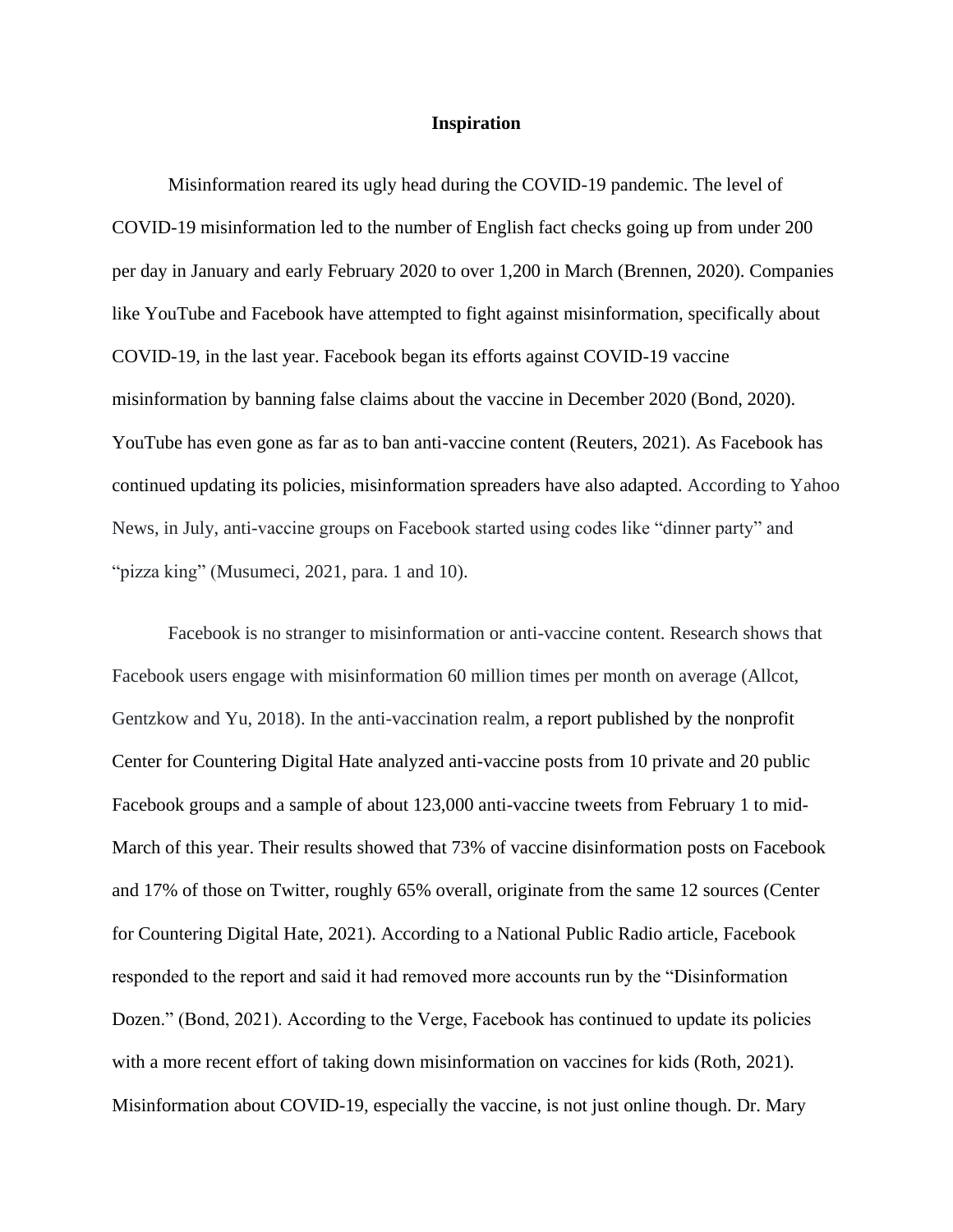Bowden, a Texas doctor, resigned after being suspended for spreading disinformation about COVID-19 (Lenthang, 2021). The misinformation about the COVID-19 vaccine is not only a threat to people's health who are unprotected from a virus that's killed over 5.3 million worldwide, according to the World Health Organization, but it's also a threat to countries like the United States reaching herd immunity (World Health Organization, 2021b). Herd immunity is when roughly 80-90% of people have immunity to COVID-19, according to the University of Missouri Health ("COVID-19 Vaccine Key to Reaching 'Herd Immunity,'" n.d.).

As shown above, there is inaccurate information on COVID-19 and the vaccine, so the next question is, why do people believe it? The team looked at what factors are at play in believing online information, even when blatantly false. The cognitive bias phenomenon makes users believe a lot of the information they see online. Cognitive bias is when information is processed into someone's subjective social reality (Cherry, 2020). A type of cognitive bias is the Halo effect, when our entire impression of a person (photo on website) impacts our impression of their character (Cherry, 2020). This involves how we view online information sources. Additionally, false claims online also create large communities that band together for a common idea, which can make their cause more credible to some readers. One study highlighted the power of strangers online, finding that the "social endorsement," such as how many people "recommend" an article, could have more of an influence on it being selected than the source (Messing and Westwood, 2012). Another study found that comments under an article could have more of an effect on people commenting and sharing it than a disclaimer attached to the article (Colliander, 2019)**.** The lack of fact-checking ties into this as well. There are a lot of different factors; the main question is how we can slow down these problems and design our platform as part of the cure. This led to examining herd behavior more.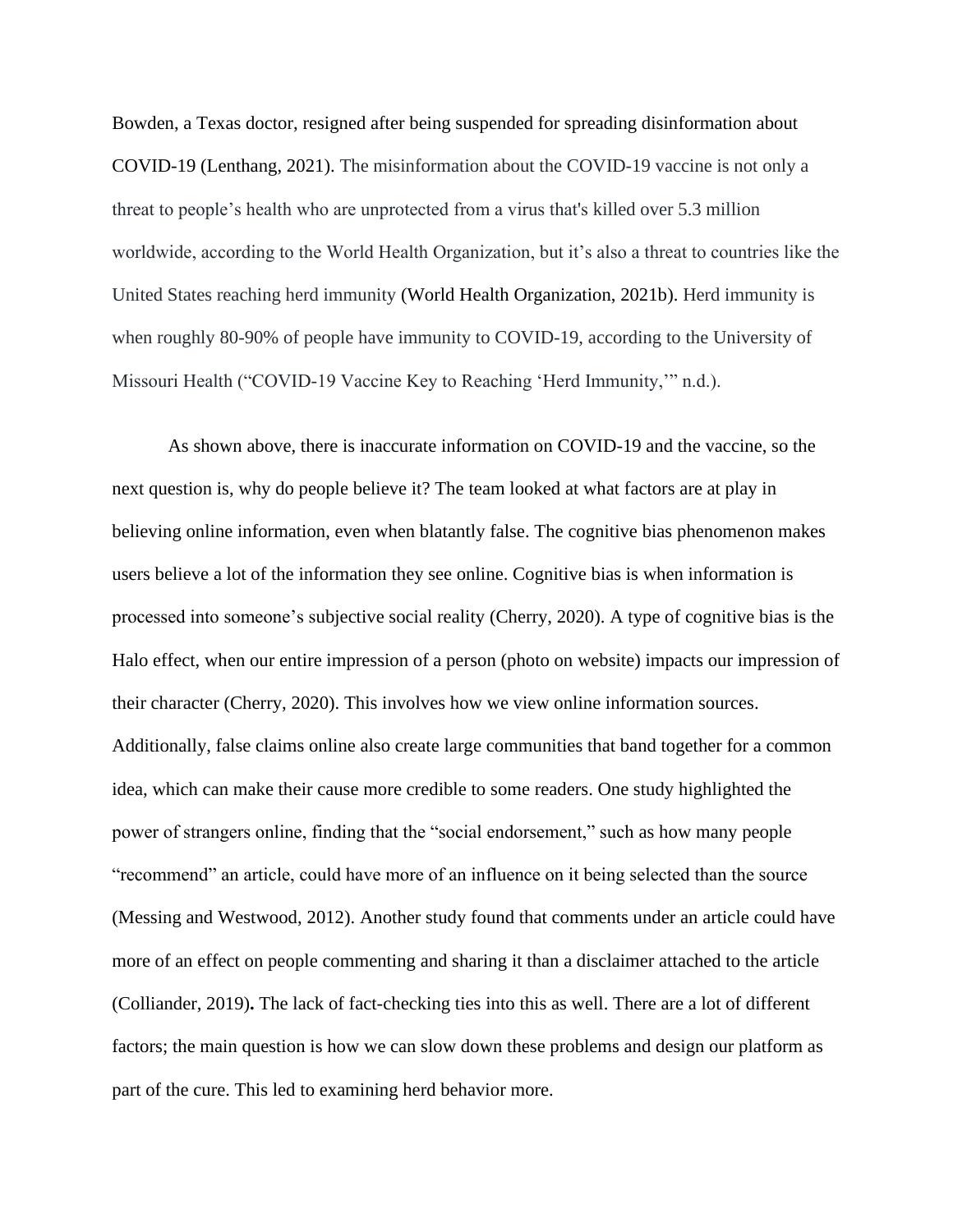Some organizations profit from "herd behavior," which leads media consumers to assume that a particularly large group of people can't be wrong. Studies have found that people factcheck less often when they evaluate statements in a collective setting (in a group or on social media) than they do when they're alone (Meng, Jun and Johar, 2017).

It's also been found that people tend to share stories that incite emotion and are more likely to interact with content that has a lot of engagement already, regardless of whether the content is true or false (Martel, Pennycook and Rand, 2020). Misinformation sharing is twodimensional, including both intentional and unintentional behavior from news sources and consumers. The latter is far more feasible to address with the issue of misinformation. Some individuals seek accurate information and are misdirected by false publications, and others deliberately share false facts to perpetuate their political ideologies.

"Hands-On Social Marketing: A Step-by-Step Guide to Designing Change for Good," highlights social marketing, which is using commercial marketing to promote behavioral change for the benefit of a person or society instead of just to benefit a company (Weinreich, 2011). One key to this is examining what the audience needs to make their desired change vs creating materials that lead to this (Weinreich, 2011). This reading encourages the sale of a behavioral change by examining the attributes and the benefits of the change, while also acknowledging the price (time, emotional aspects) it'll cost (Weinreich, 2011). The text also points out the importance of "place." Weinrich writes, "Ideally, your campaign should reach people in a time and place where they are already thinking about or making decisions related to the behavior." (Weinreich, 2011, pp. 14-16). This helped inspire our idea to place Facebook advertisements for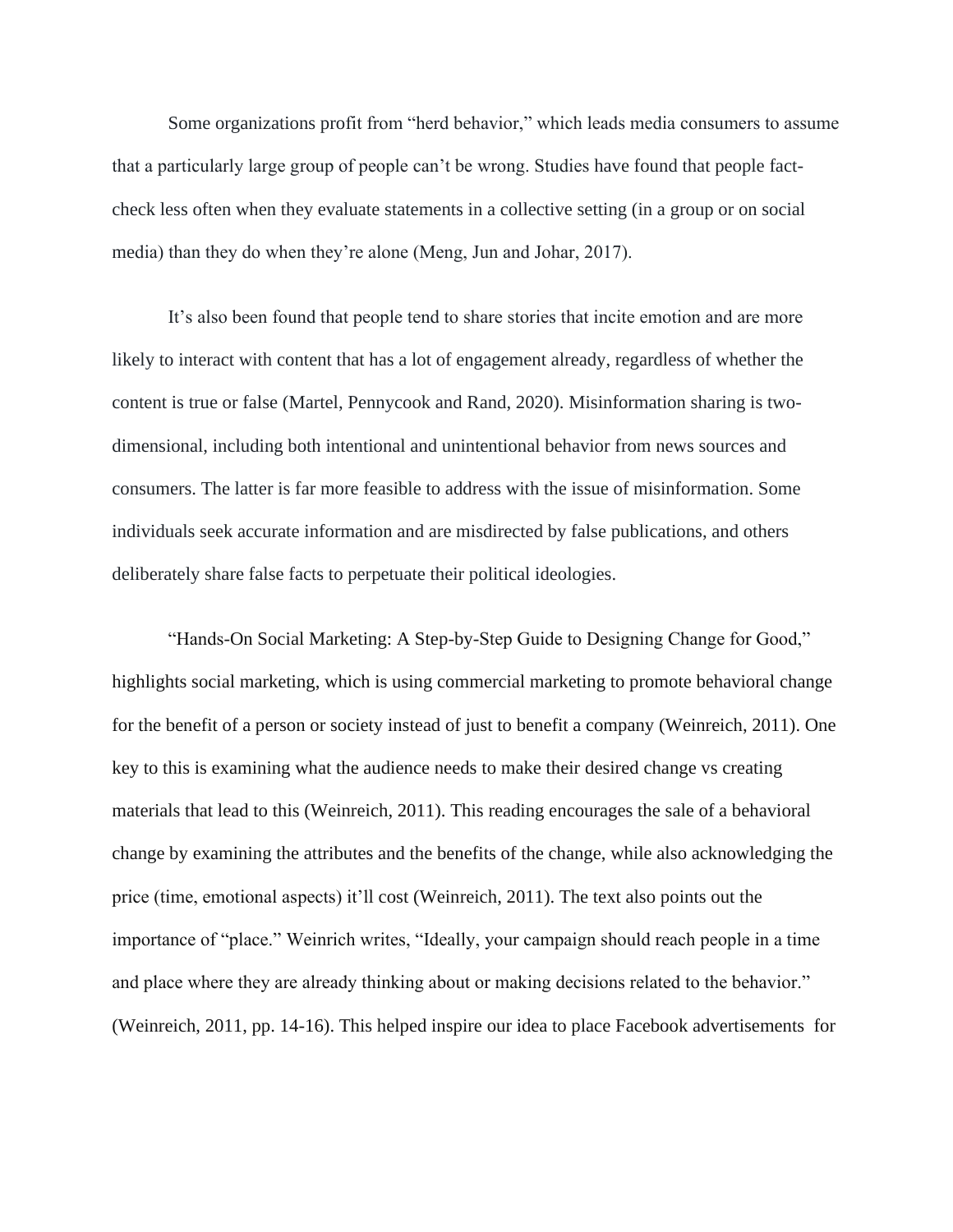the portal in a similar manner that misinformation targets people online. These advertisements for the portal will pop up in a place that also has COVID-19 vaccine misinformation.

According to the book, *Stuck,* by Heidi Larson, a significant part of vaccine skepticism is what she calls "dignity and distrust" and people just wanting to be respected and included in conversations about vaccines (Larson, 2020, p. 21). An example was in 2014 when Catholic Bishops in Kenya sparked fears over the HPV vaccine after the church was not consulted about a vaccination campaign. Another example is vaccine-hesitant, soon-to-be mothers who sometimes feel disrespected and their concerns are ignored by medical providers. Another thing to note is that vaccines tend to be promoted by explaining all the benefits compared to the minimal risks, whereas parents are more hyper-focused on the risks because the risk of the diseases seems far away (Larson, 2020). The risks of disease seem remote due to the success of previous vaccines in battling disease (Larson, 2020).

#### **Facebook and COVID-19 Misinformation**

According to the Washington Post, researchers at New York University and France's Université Grenoble Alpes found from August 2020 through January news synonymous with misinformation got six times the amount of interaction on Facebook as sources like CNN and the World Health Organization (Dwoskin, 2021). Dwoskin's article (2021) states:

"Facebook's critics have long charged that misleading, inflammatory content that often reinforces the viewpoints of its viewers generates significantly more attention and clicks than mainstream news. That claim — which has been reiterated by members of Congress has gained significant traction during the pandemic." (para. 13 and 14).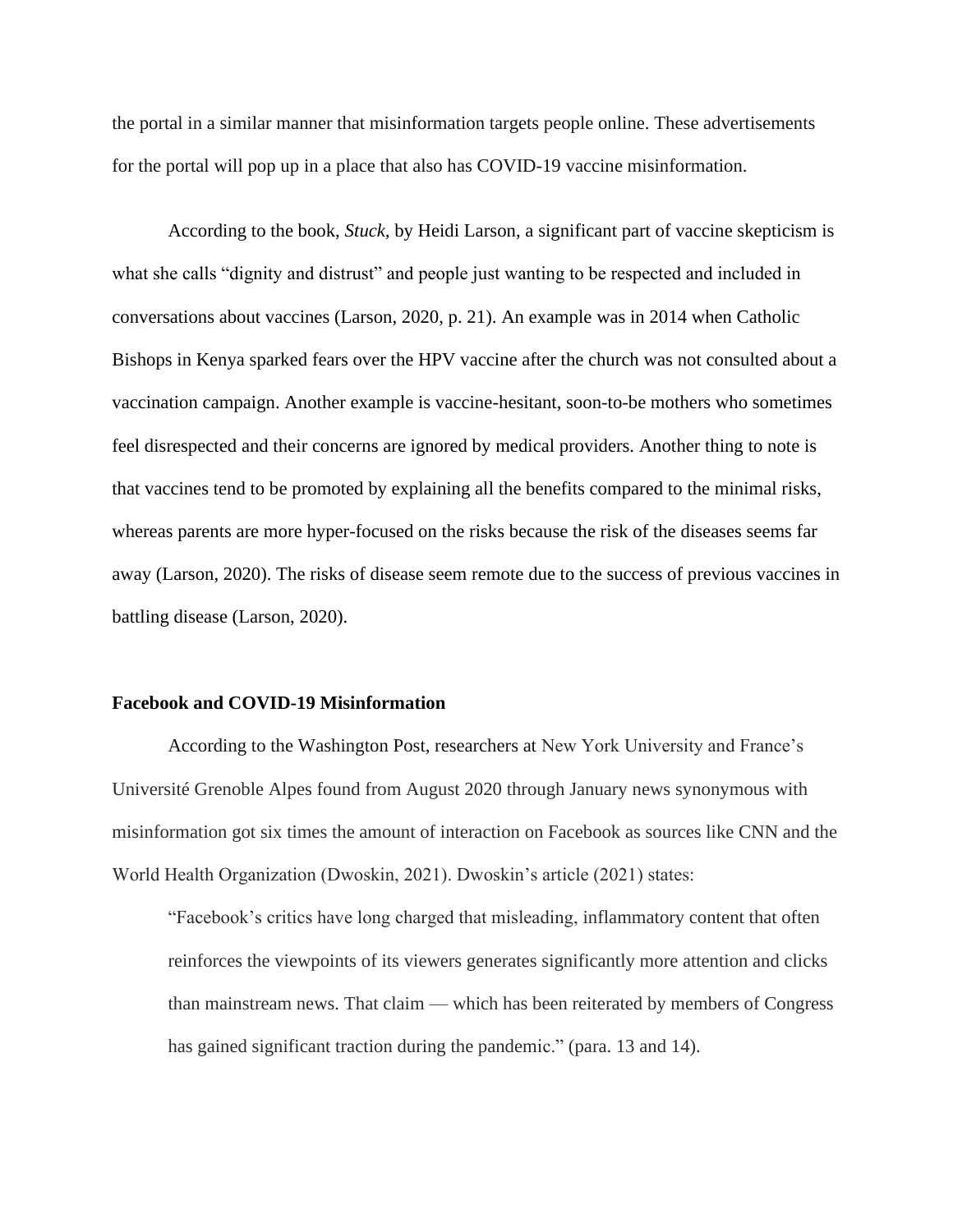Additionally the article highlighted findings from the Washington Post's COVID States Project, which has conducted surveys of over 20,000 Americans (Lazer et al., 2021). One major finding from the survey in June and July was that 61% of Facebook users eligible for the vaccine were vaccinated compared with 68% nationwide and 71% of non-Facebook users (Lazer et al., 2021).

#### **An Examination of Other Campaigns**

In *Switch,* Dan and Chip Heath (2010) explain that behavioral change can be split into three parts. One is to "direct the rider" (our analytical selves), another is to "motivate the elephant" (our emotional selves) and "shape the path" ahead (C. Heath, and D. Heath, 2010, p. 25, 99 and 177). In order to "direct the rider," the bright spots of an issue must be identified. Instead of looking at a solution and becoming overwhelmed by how complex it is, it can be useful to see which people in the community or problem topic are actually doing well, the anomalies (C. Heath, and D. Heath, 2010, p. 28-29). The team also faced this issue with the topic, so we examined other campaigns combating misinformation and vaccine hesitancy to inform our portal further.

The team also examined the Child Safe Traveller campaign through Worldvision that focused on the issue of child-related abuse in tourism. The campaign conducted statistical research of travelers who visited countries, mainly in Southeast Asia, asking questions pertaining to the awareness of abuse in areas they visited. Most travelers said they were aware of some abuse that comes from the media, that reported abuse is often only the high profile crimes like sex trafficking. Most also said they didn't know how to help the children living in these countries. That was the goal of the campaign; to educate the tourists on ways to spot abuse and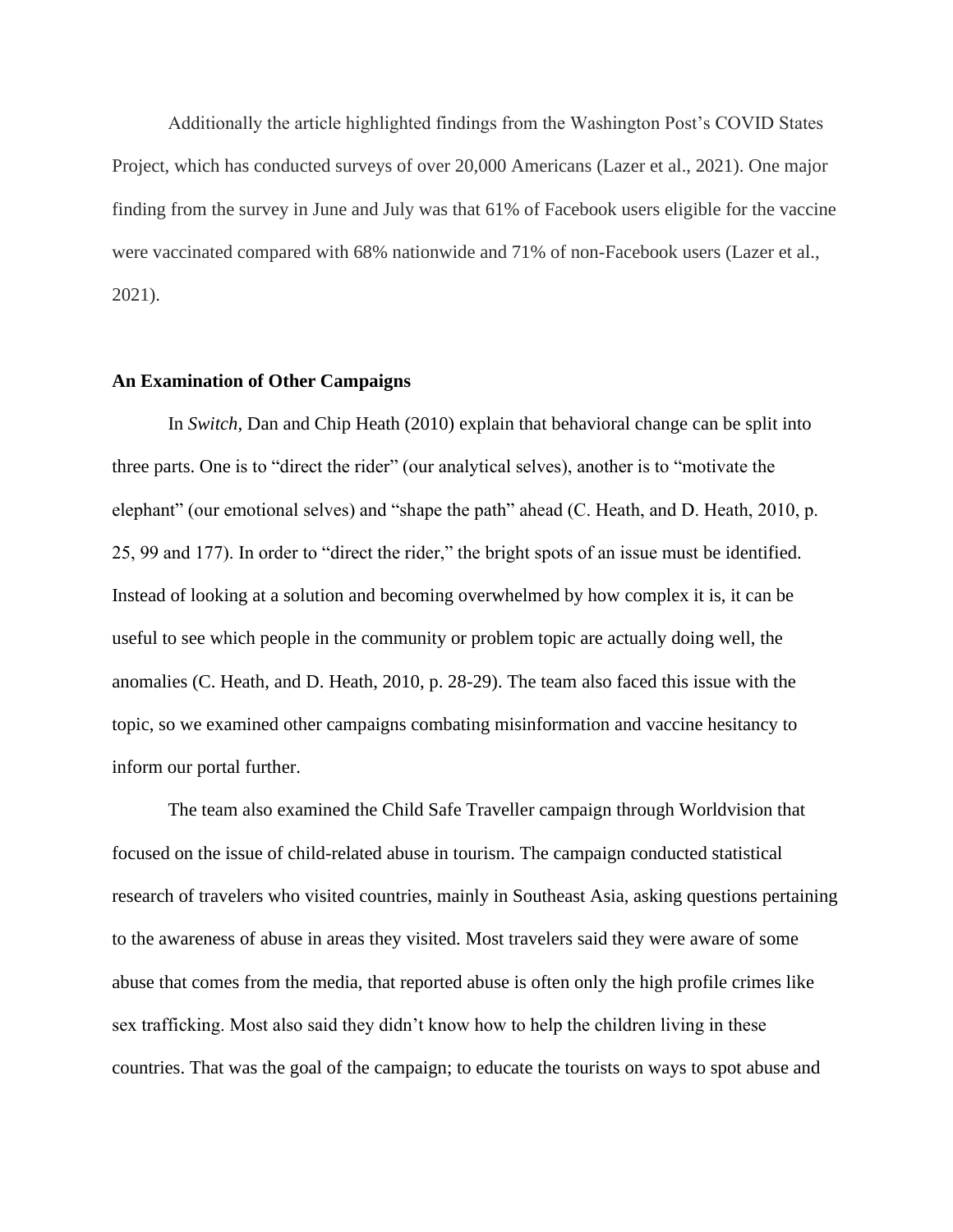how to help the abused children. Through the education provided to the travelers contacted by the campaign, they found significant results showing that not only were the tourists perceptive of the methods taught to them, but that they correctly and effectively applied their teachings. A campaign like this has similarities to what we will be doing in some ways. The fact that the campaign was able to correct a person's misunderstanding of a particular situation the subject thought they knew before is encouraging (Project Childhood Prevention Pillar, 2013).

"Facts Before Rumors" is a campaign to combat COVID-19 misinformation by spreading fact-checked information from countries that have seen false information earlier to regions that have not necessarily seen the same piece of information yet. Countries most affected by the COVID-19 misinformation rapidly encounter false information that is not fact-checked by official sources at the same rate. This is a concern as people are less active in seeking personal health strategies. Unfortunately, it looks like this was a one-time campaign in a polling paper aimed at backing up why the campaign should work (Cha et al., 2021). This made it harder to gain inspiration from this source.

Another campaign is the World Health Organization's "Reporting Misinformation." It launched in August and showed people how to report misinformation to various social media platforms with aims to strengthen global health security and vaccine confidence. The Reporting Misinformation campaign reached millions of people globally and social media messages were shared in 5 international languages, including English, French, Spanish, Arabic, and Russian. At its launch, it became the second most viewed COVID-19 related page on the World Health Organization website (World Health Organization, 2021a). This gets at the human condition of not wanting to be lectured to, and we should be creating the tools to help people digest information from media.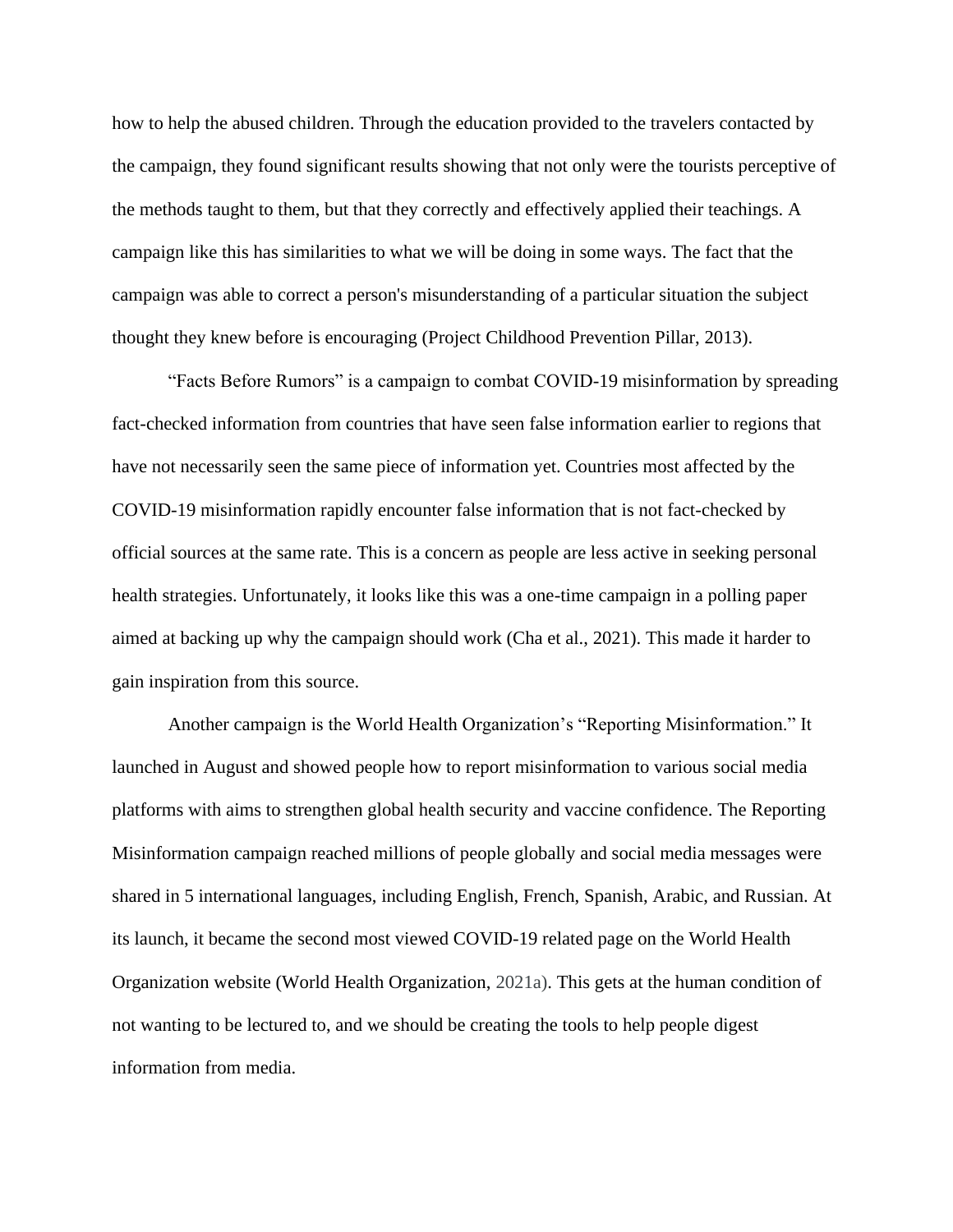Informational media campaigns are credible, have a clear audience, are accessible, and get people's attention. Credible campaigns include reasonable and feasible ideas and experts. The campaign has to know its specific audience so it can be entirely aimed at that demographic. Our campaign should be easy to find and also share with others, especially through social media. These efforts have to get the target demographic's attention. An effective way to do this is to make it clear what information is being conveyed.

Some ineffective campaigns dealt with the question, "how do you communicate with someone that insists that all public discourse is just a clash of different politicized narratives and that there can be alternative facts, even if all the rational evidence points to a single version of the truth?" This is exemplified in the emotional campaigns of the perils that polar bears face because of climate change and the basic climate change *debates* that have gone on for decades. Conservative news media often emphasized and had a "debate" about climate change (Krishna, 2021).

# **Survey Analysis**

Another way the team gained inspiration was a survey conducted with unvaccinated college students. As of May 10th, the survey had 82 respondents, the vast majority of which are college age individuals. We used the findings to help identify a focus for our project: The survey revealed a possible incentive-based approach for addressing the problem of vaccine hesitancy. This insight was derived from results based on 62 respondents saying they would leave their job if their employer required them to be vaccinated, indicating little efficacy with mandates. Even though 20 respondents said COVID-19 hadn't affected their personal/social activities very much, the vast majority of respondents did. Forty four individuals felt COVID-19's impact on things like remote school, not being able to travel, and not visiting older relatives. This led us back to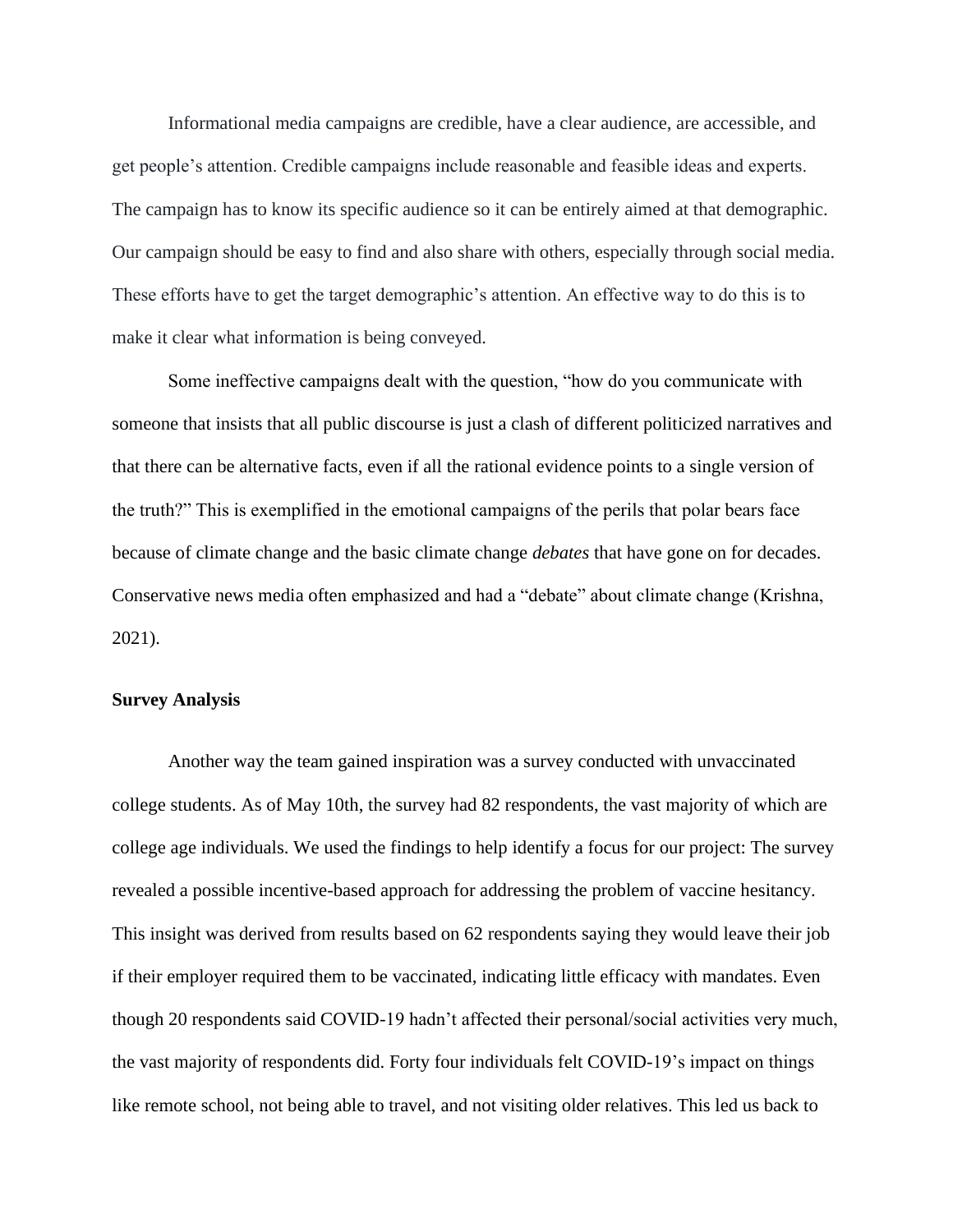utilizing strong positive reinforcement compared with a harsher stand against the unvaccinated seen in mandates or even negative punishment reinforcement. Positive reinforcement includes how the vaccinated have easier travel rules and how the vaccine helps people return to normal life like concerts, travel, restaurants, etc.

Other applicable takeaways included that the most popular answer on each person's most influential source of COVID-19 info was public health officials, which 27 people selected, while 23 saying friends and family. With what information sources people trust, there was a vast divide with 13 people saying no sources and 13 listing a variation of established health sources like the CDC, FDA, WHO and Dr. Fauci. This lends itself to the idea that the target demographic of vaccine-hesitant students may be more receptive to community health officials and other students, which is not only refreshing and a different approach but also a more unbiased one. This is an opening because the most picked choice was friends and family as their most influential source of COVID info. Classmates fall into this category.

Our data reached 59 responses last December thanks in large part to QR code stickers. The QR code stickers doubled our sample size, increasing the responses from our target audience. We used the QR code stickers as a pilot test to gain attention to our survey, the effectiveness was almost immediate. We also had 17 students who were willing to voice their opinions to our group anonymously, who provided their email addresses. This gave us a greater understanding of the perspective of our target audience of unvaccinated college students, thus making our portal strategies more engaging and effective. For instance, we could ask why they chose the responses they did, to see why some responses are more similar. Our group continued to check the survey weekly in case we needed to modify our portal and strategies as we moved forward.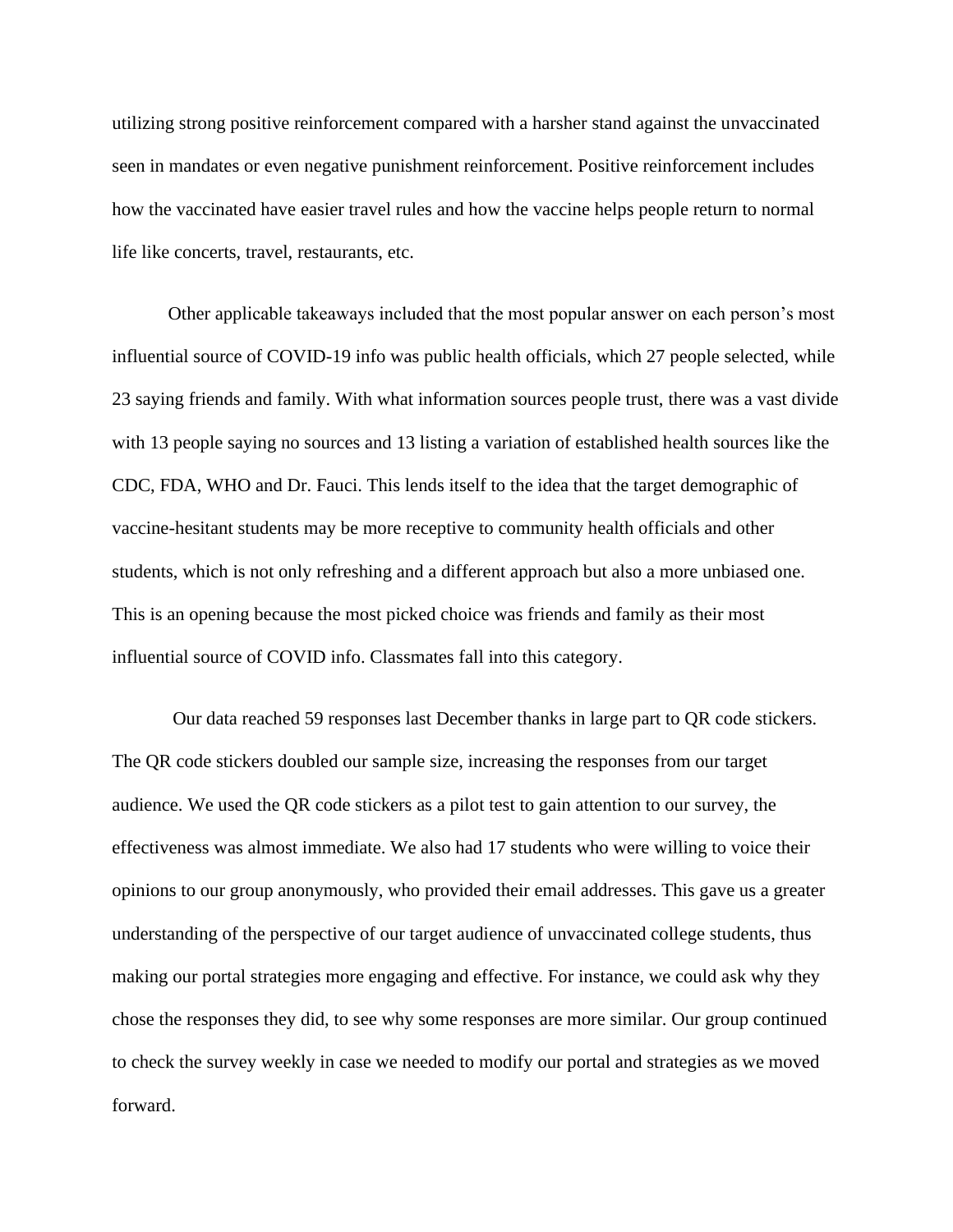# **Expert Source: Eric Kaufman**

Another source of inspiration was from the team's November 15th conversation with a creative director from the ad agency Deutsch LA, Eric Kaufman. He helped with the ad campaign "Do It For Me," where the Ad Council was Deutsch LA's client to target vaccinehesitant young people. The unscripted ad campaign showed two people (family members, couples, etc.) sitting down and talking about the skepticism one of them has about the vaccine. Kaufman said the campaign's goal was to strip away any assumptions made about getting the vaccine or not and instead focus on close relationships. Kaufman, who interviewed vaccinehesitant people, said many seemed to not want the vaccine because of everyone telling them to get it, so the campaign's target was talking to loved ones and getting answers and letting people know that their concerns are being heard. Kaufman admitted that there was a fine line where Deutsch LA had to not show certain people's comments on the COVID-19 vaccine because of concerns it may promote misinformation.

Kaufman said the campaign received 33-35 million views/impressions so far and created a lot of online chatter. In explaining why the agency created the ad in the manner they did, Kaufman said the Ad Council provided them with a lot of research that steered them away from a blunt messaging approach toward the unvaccinated and also revealed that the vaccine-hesitant young people were often doing activities anyway. He said the research provided indicated that the target demographic was more peer-influenced than other groups.

For our project, Kaufman said a blunt approach may work since we know the target audience the best. He emphasized speaking in the target audience's language and figuring out the desired message of the portal, and then working backward to create the portal with information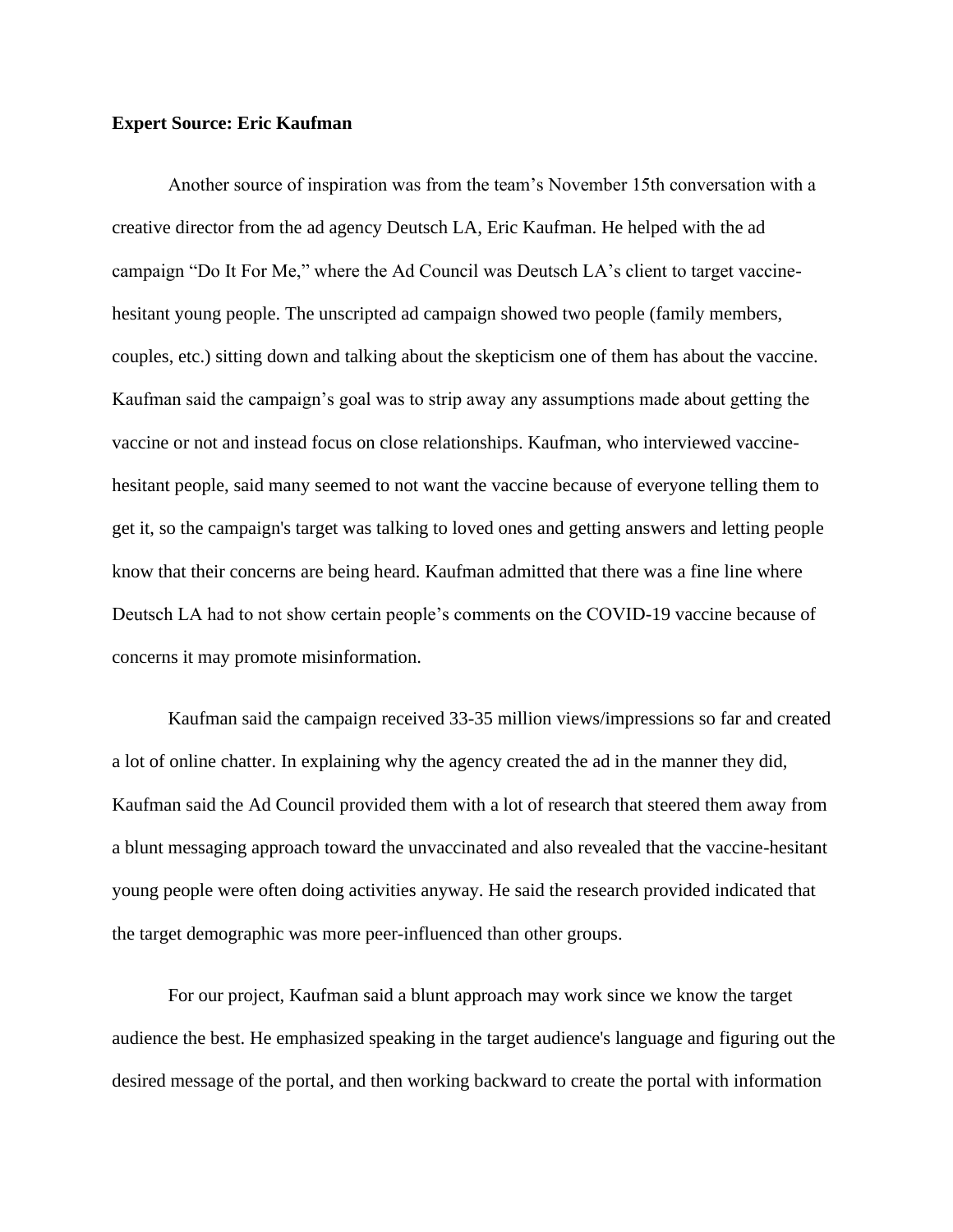of what the demographic cares about and their reasons for being unvaccinated. He suggested our Facebook advertisements be disruptive to the intended users and could even be a single line to get a user's attention. He used the example of something as simple as "Not vaccinated?" One specific question we asked Kaufman was if providing locations for COVID-19 at the end of the portal would be effective. His gut reaction was no, that it could risk alienating visitors and give the portal a pro-vaccine label instead of pro information. However, we did include this resource in the portal for reasons explained later in the report.

#### **Expert Interview: Sophia Newcomer**

Another expert the team spoke with is Sophia Newcomer, an assistant UM professor on November 10th. Her background includes ten years of vaccine safety work at Kaiser Permanente, and the majority of her pre-pandemic work was in child and adolescent vaccines. She's currently in the early stages of a NIH funded project exploring COVID-19 vaccine hesitancy in rural and Indigenous communities. She said there's a diverse range of reasons why people are vaccine-hesitant in general but three main areas of concern are the risk vs. benefit analysis, vaccines being a victim of their own success, and people trying to get through all the information. She said roughly 75% of parents have some level of vaccine hesitancy, but the majority end up vaccinating their children. She said vaccine decisions are often revisited, and very few minds can't be changed with vaccines. She also said primary care providers are the first line of defense in boosting vaccine rates.

Newcomer gave us some portal-specific advice. She warned us that there's limited evidence that one-way communication is really that effective in addressing parental vaccine hesitancy. "The static website didn't really do much to increase vaccination rates, but the two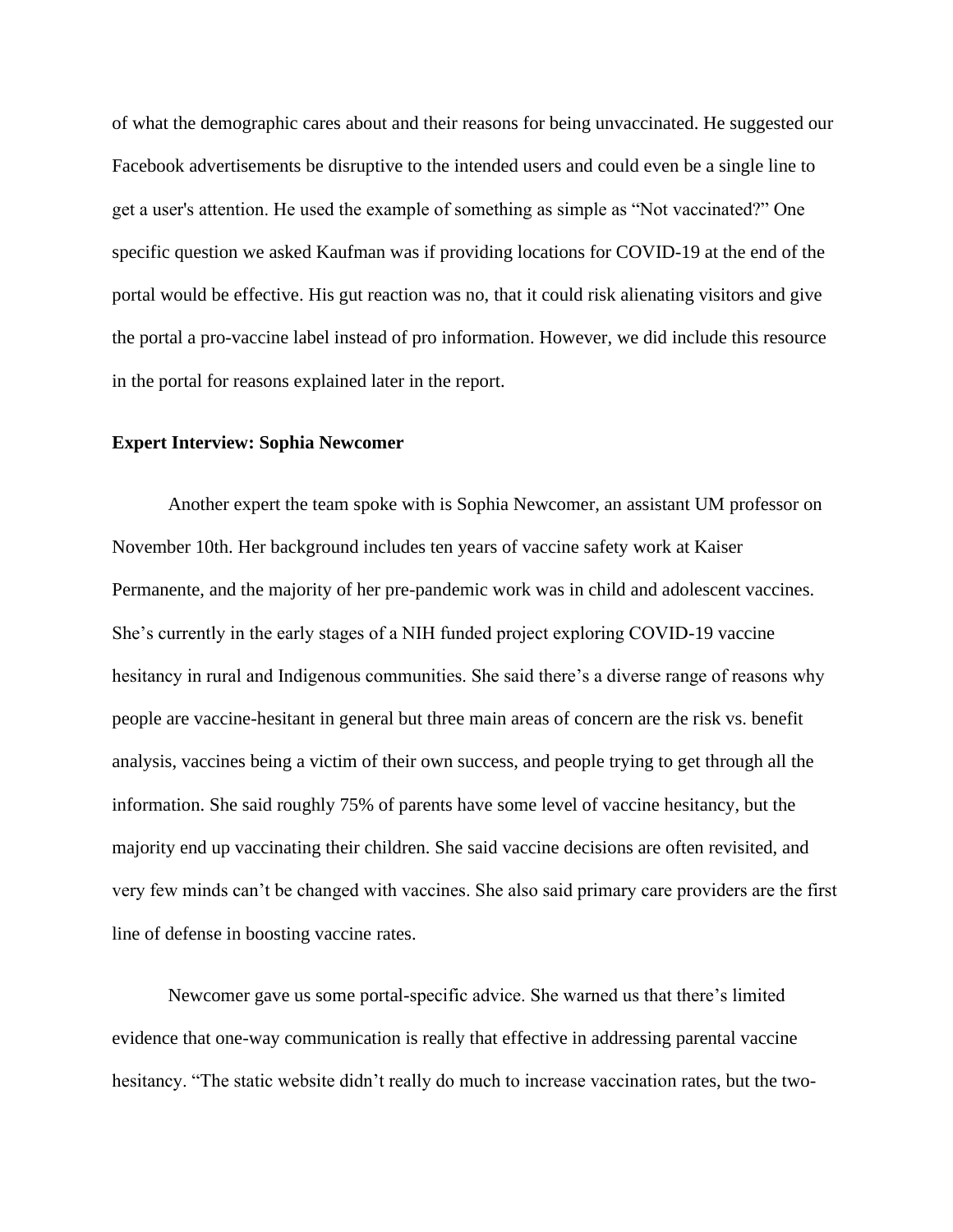way conversation does," she said. Newcomer said one example of doing this, if UM students are the target audience, is having a way for students to send in questions on the portal that can then be answered by someone like Dr. Jeff Adams or someone else from Curry Health Center. She liked our target audience of college students because, according to her, pre-pandemic people in their late teens and 20s were a lost population with preventative care. She said the portal could even play on the health autonomy amongst this demographic. Newcomer also said the tool of a story can be influential, but the portal ought to avoid the scare factor of what happens if people aren't vaccinated. She emphasized that any efforts to boost vaccination should not minimize that getting vaccinated is a complex decision. She said it's effective to focus on why people are vaccinated and not why people are not. She said people often overstate the risk of COVID and downplay the benefit of the vaccine.

#### **Interviews with Survey Participants**

The team interviewed three of the survey respondents from the University of Montana to gain further insight from the survey. These interviews occurred on November 19th and 22nd. The interviews revealed the diverse set of reasons people do not get vaccinated. One male student cited concerns over STEM cells involved in the vaccination process, while a female student cited concerns over a lack of research and said it's her right not to get vaccinated. The other female student said she's not getting vaccinated because she is currently getting health issues looked at, specifically her heart. These students had different circumstances with the number of their friends and family who had received the vaccine and information sources they trusted, but there were some underlying similarities. She cited concerns over some heart-related side effects from the vaccines, which both other students also did. All three interviewed students also chose public health officials as their number one source of information. One interview, in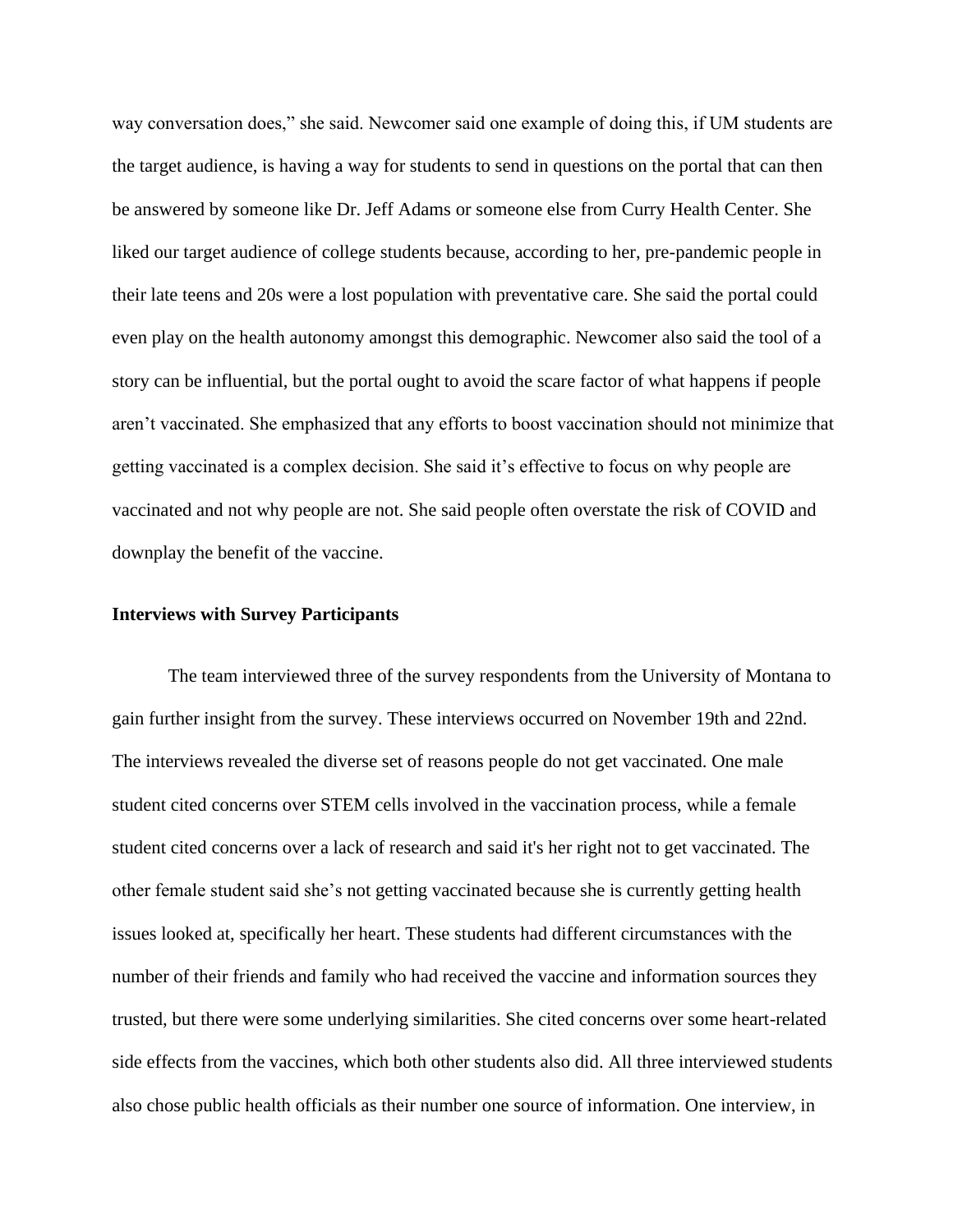particular, embodied the importance of positive reinforcement instead of taking a harsher tone with the unvaccinated students. She said even if some of the online claims are far-fetched at least people are questioning the vaccine and not just taking it. "I feel like they may assume a lot and some of their assumptions may be very crazy, but at least they're questioning it. No one's really questioned it. It was just given and everyone's like, 'Ok, come just give me a shot,'" she said. This same student expressed that a mandate would make her less likely to get the shot. The other female student surmised that mandating the shot may create more hesitancy.

To include other perspectives and create a well-rounded picture of how our peers view Covid-19 vaccines, interviews of vaccine-positive students were conducted. Students attending the Technische Universität Dortmund, Germany, reveal insights on their obligation to get vaccinated. Reasons to get vaccinated revolved around a responsibility to their communities and the larger public by protecting themselves. Mary, from Boise, Idaho, got the vaccine "to protect myself and those around me. With the vaccine, I am less likely to be hospitalized and won't be adding pressure to hospital capacity." This is her way to prevent community spread. Another perspective from a Turkish foreign exchange student, Maltepe, focused on economic factors and the impact of family on his decision to get vaccinated. This particular student also has an aunt that had covid, which was a horrible situation for his family. "She didn't breath normally, the coronavirus affected her lungs and after recovering her daily life isn't the same. She struggles with everything." Another patient, 27 years old, was next to Maltepe's aunt when he visited her in the beginning. This young man told the doctor, "I don't want to live anymore, I can't stand this suffering." This created an easily understandable situation for Maltepe, "we don't know the future, but now we need to think about the present. If I didn't get the vaccine, I could die."

# **Ideation**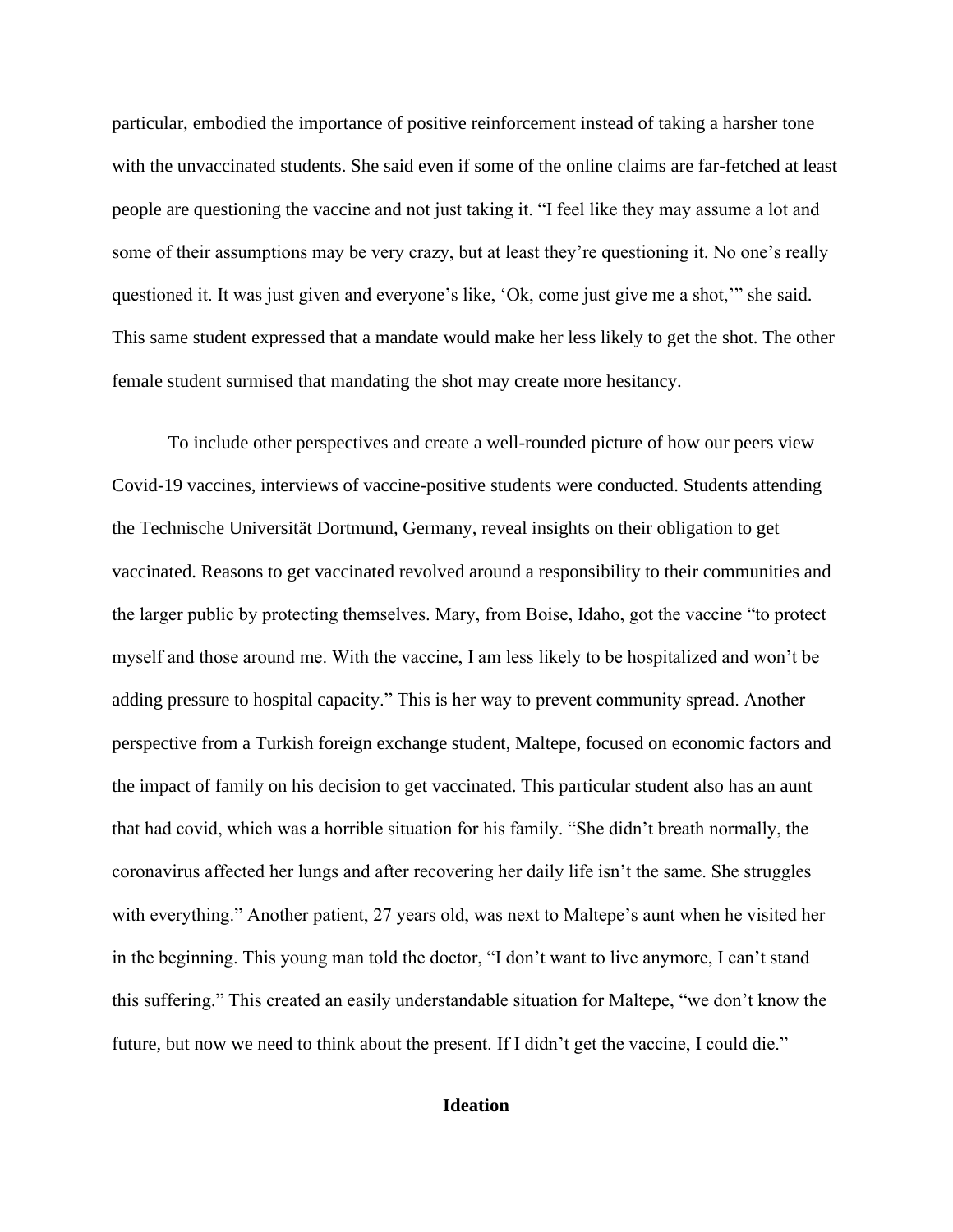We intended to achieve our objective through the use of our COVID-19 vaccine-focused website. We did so through information learning and skill-building concerning misinformation. First, we wanted our site to teach our audience to be more easily able to spot misinformation in their day-to-day lives. By being able to autonomously make these realizations themselves they will better trust their judgment, this was supported by our survey results with some stating there are no outside sources they trust on the subject of the Covid vaccine. Along with this, we wanted to inform our audience about the effects misinformation has as well as clear up some of the misconceptions created by misinformation surrounding the vaccine by touching on false beliefs like heart complications in young individuals, chance of causing infertility in women, and its reduced safety based off the speed in which it was created. Additionally, we wanted to let those who are unaware know the benefits of receiving the vaccine. We based this off of our interview with Newcomer who told us to also focus on not just why people don't get vaccinated but why individuals do decide to get the vaccine. Things such as the health benefits, easier access to private business resources, and an easier time traveling. We believed in being a site that is not focused on static facts but by having interactivity like our communication with health professionals we would achieve a high level of engagement. We decided on this because during our talks with Sophia Newcomer she informed us of the importance of not just being a static website and to create something that keeps readers engaged. By giving the readers the ability to increase their own ability to spot misinformation and have open communication about their concerns they were able to wade through the haze of false facts that exists on the COVID-19 vaccine and other subjects in which misinformation is prevalent.

The target audience was unvaccinated college students, which is explained in the global context section. We approached this age group with our website because of the frequency in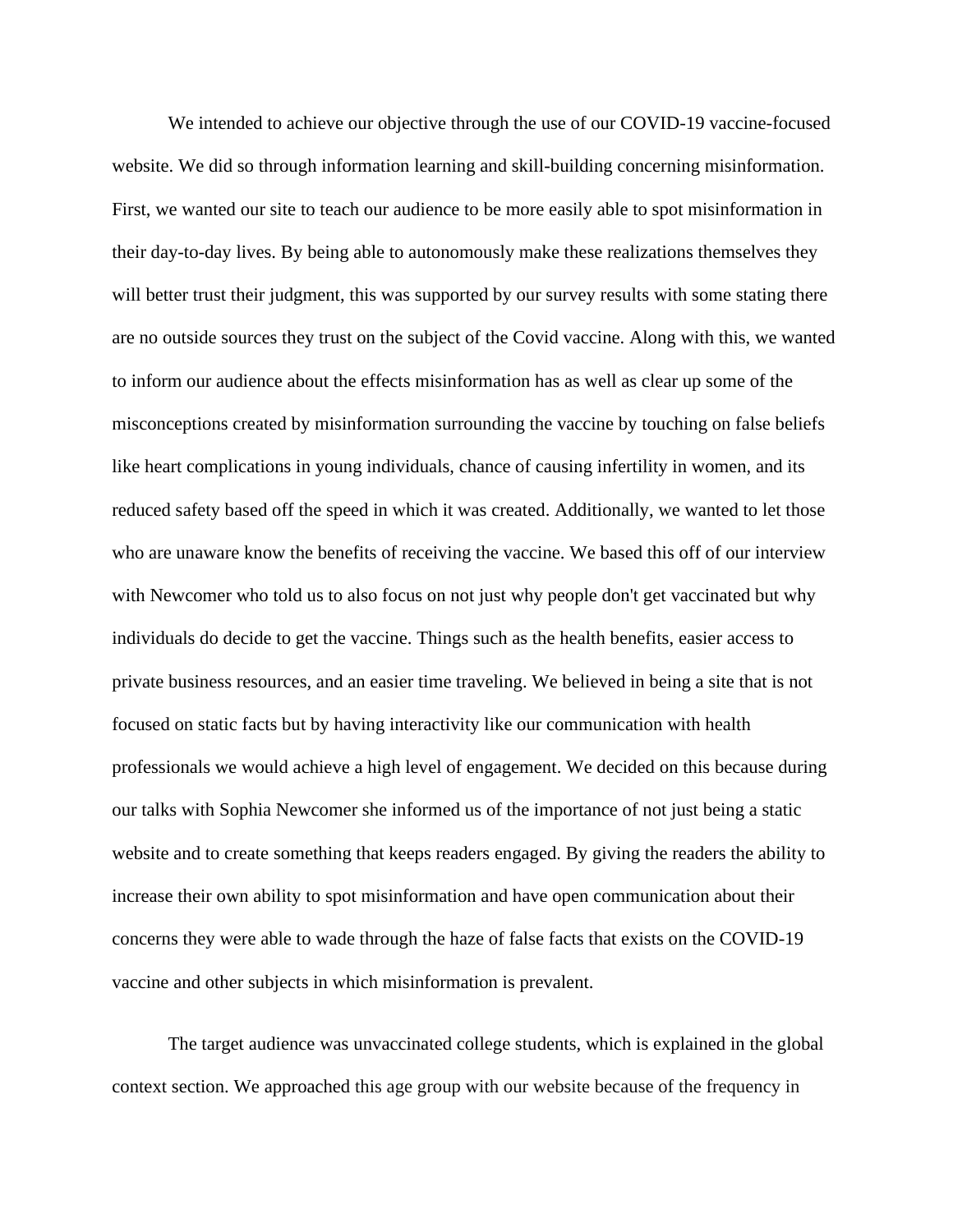which college students are already online. According to the Pew Research Center, from Jan. and Feb. 2021, 48% of people 18-29 reported being on the Internet "almost constantly." The medium to get our message had to be somewhere the target audience visits a lot, which is why we chose a website. Two of our group mates were studying internationally in Germany, so they also implemented our stickers there. This furthered our perspective and data tremendously, our audience from across the world made our portal well rounded. We followed the data closely as time went on to see whether the effectiveness of our QR code transferred overseas.

Our partners included the experts we talked with in the fall like Eric Kaufman, Dr. Sophia Newcomer and Dr. Jeff Adams. After struggling to reach Kaufman this spring, we utilized the expertise of UM's professor of marketing Jakki Mohr and her class for feedback. We kept Dr. Sophia Newcomer in the loop with the project. She is someone who raised the concern of doing more than just providing information, so we consulted her on our interactive tab later, which she provided valuable insight on. Lastly, Jeff Adams, the medical director at Curry Health Center, gave feedback on the website and ended up having a slot on the last tab dedicated to a form where he can directly answer COVID-19 vaccine questions that are submitted.

#### **Website Portal Content**

#### *Home*

The homepage of our website is the entrance for the viewer. With this in mind, we intended to make it as welcoming as possible and offer quick insight into what the site is about. Here, we address who we are as a team and as the creators. This section gives a face to the organization behind the site and highlights us as individuals. Below the team pictures, we include a mission statement laying out our intention for our site. We find that clarity here leads to credibility. Our home page also establishes an inviting tone for anti-vaccine and vaccine-hesitant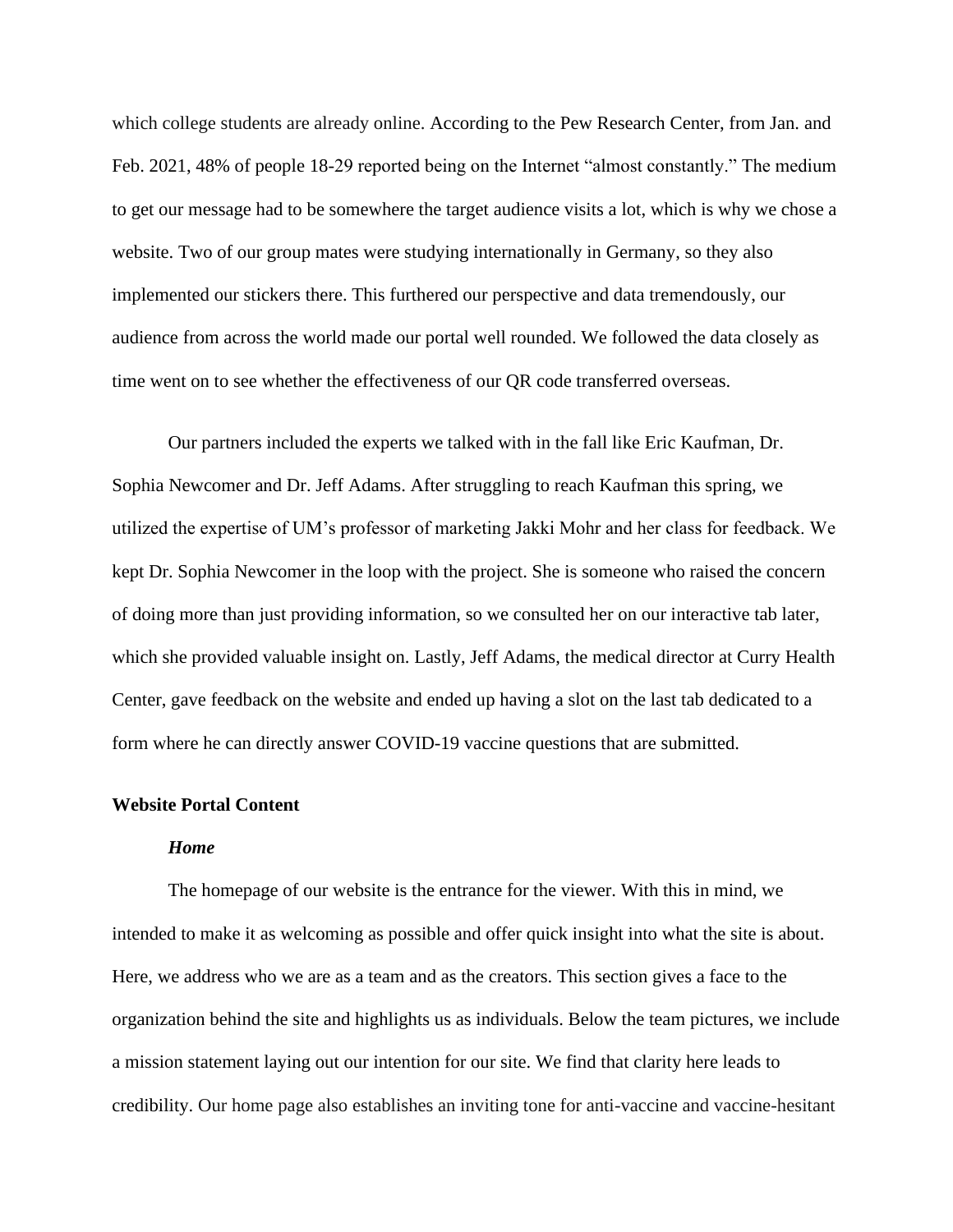individuals by referring to our target audience as "free thinkers." This language and overall strategy stem from the advice of our expert source, Eric Kaufman.

#### *"Why Get Vaxxed"*

Here we show the benefits of being vaccinated and increased vaccination rates. We avoid shaming people for not being vaccinated and instead show the benefits of life after getting the vaccine. There are links to various websites throughout this page to back our claims. The links include an HHS map of hospital capacities and an academic article on the increased risk of long-COVID amongst the unvaccinated. On the website, we wanted to show the benefits of getting vaccinated beyond the health benefits, such as opportunities to travel available for the vaccinated and how it helps us return to normalcy (concerts, travel, restaurants, etc.)

This section of the portal is justified by our pre-website survey results, which found nearly 84% of people said they fact check the information they encounter. This type of person may be more receptive with an incentive-based approach instead of trying to convince them they are not fact checking their info enough. This approach is also justified by the more than 77% of 80 survey respondents who said they would leave their job if their employer required them to be vaccinated, indicating little efficacy toward negative punishment reinforcement. Only about 27% of 73 people in the pre-website survey said COVID hadn't affected their personal/social activities. Whereas over 60% of people had felt COVID's effect with things like remote school, not being able to travel and not visiting older relatives**.** This leads us back to utilizing strong positive reinforcement.

#### *"Information Overload"*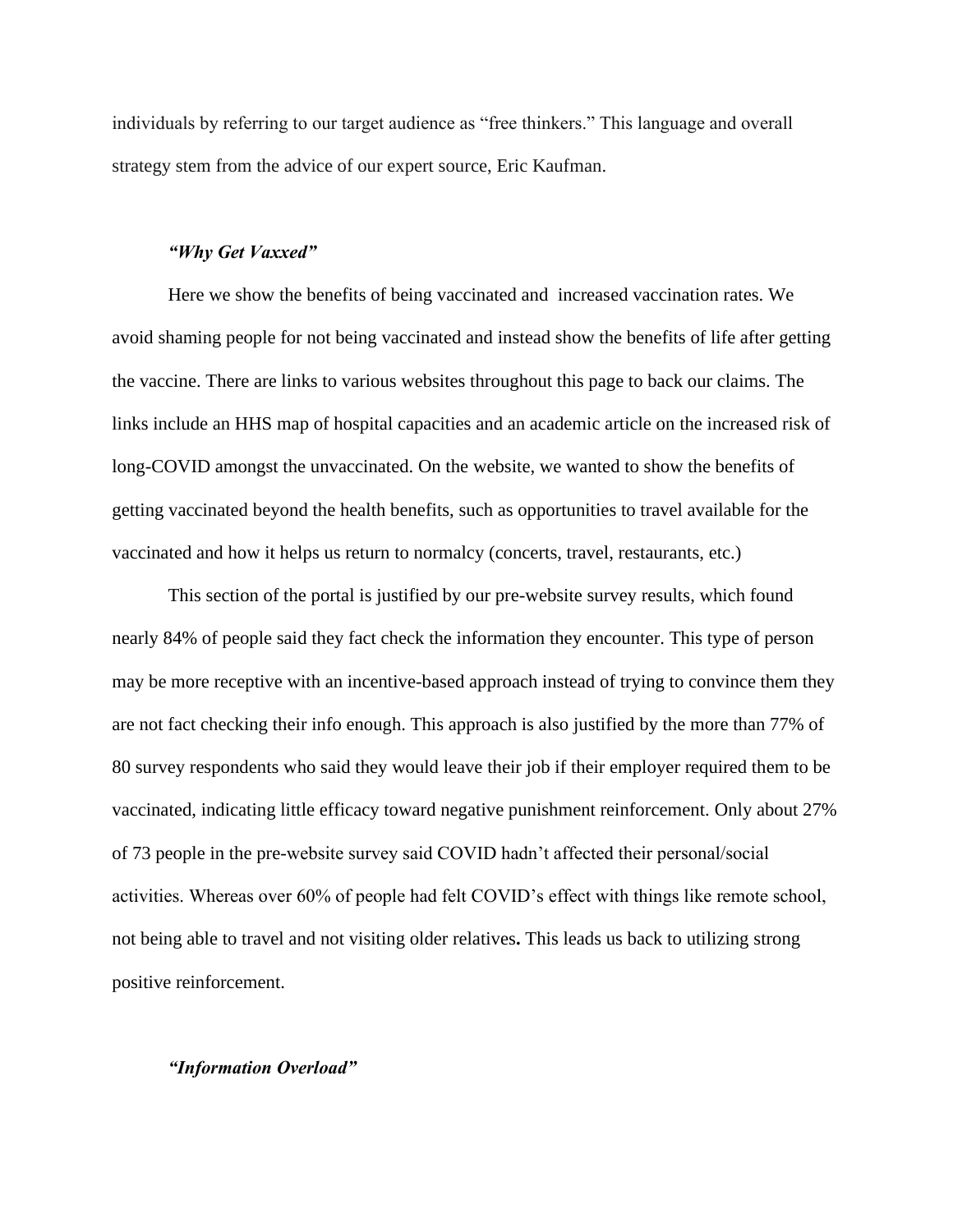The "Information Overload" page addresses the abundance of information online that leads to misinformed thinking. This page also presents the idea that individuals are susceptible to "herd behavior," the societal trend of doing or believing something solely because other people are doing or believing it. Our research shows that herd behavior and other societal pressures have played a significant role in spreading misinformation during the COVID-19 pandemic. Illustrate this connection with the statistic highlighted on this tab, which found that "Between 2 and 12 million people are unvaccinated because of misinformation or disinformation." (Bruns et al., 2021)**.** Presenting this research and the correlation between misinformation and vaccine hesitancy is a necessary and informative part of our campaign.

Through our literature review we found that there is a misconception of what misinformation is due to cognitive bias and it is seen through the COVID-19 vaccine hesitancy. Due to the social media sharing and spreading of misinformation as discussed in the literature review, creates the idea of herd behavior, therefore incorporating this into our portal gives us a platform to educate viewers on this repeating issue.

#### *"It's Your Turn"*

Our team wanted to include an interactive piece to the site. With the info given in the previous two pages and a checklist of what to look out for, we turned the learning over to the user. With a collection of screenshots from different sources, the user must differentiate between true and false information. If they appropriately discern the misinformation, a celebration window appears, confirming that they have answered correctly. If they answer incorrectly, a window will pop up offering a brief explanation and an option to read further into it. From our discussion with Dr. Newcomer, we took her insight to inform this page. Through our initial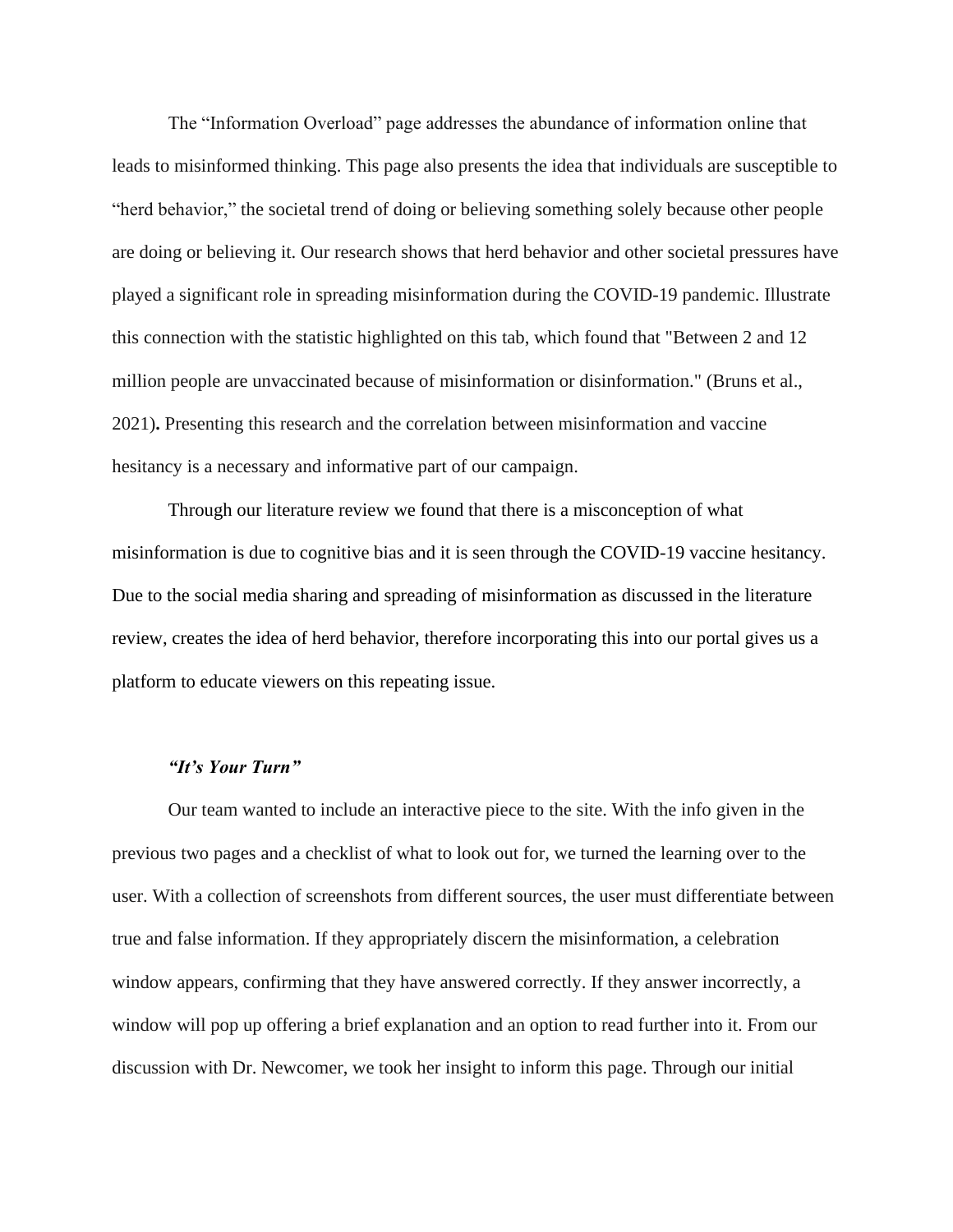survey, we heard the diverse opinions on sources for COVID information among unvaccinated young people. We avoided polarizing sources. One news source that we used in a screenshot was the Washington Post. This is one of the few mainstream sources we utilized to avoid turning off our audience. Despite the WP being a mainstream newspaper, we ensured that the context it's used in, informs and appeals to the unvaccinated. The screenshot from the WP states that most people will contract COVID-19, so it acknowledges that a vaccine does not make an individual immune to the virus. This is one of the correct examples in the quiz. It provides accurate information that some unvaccinated people may feel goes ignored by people promoting the vaccine. With this one example we work to gain the trust of our audience, while also promoting media literacy.

The examples included in this tab were also backed by our literature review. For example the tab includes a screenshot of an incorrect Facebook post that overstated the heart risks linked to the vaccine. This example stems from research that found the case of a 15-year-old who passed away within 48 hours of receiving his second dose of the vaccine, which many falsely believed was related to heart complications caused by the vaccine (Nichols and White, 2021). Potential vaccine heart-related side effects was a consistent issue that was discussed by our unvaccinated student interview subjects. While heart inflammation has been documented as a side effect, it is one that is considered extremely rare especially in children and young adults (Centers for Disease Control and Prevention, 2021b). Even with this knowledge the CDC still recommends the vaccine for those ages 12 and up. Rather than ineffectively pointing the finger at website visitors who may believe some of these false claims, this tab provides a space for users to come to grips with false claims on their own in an engaging setting. We believed that by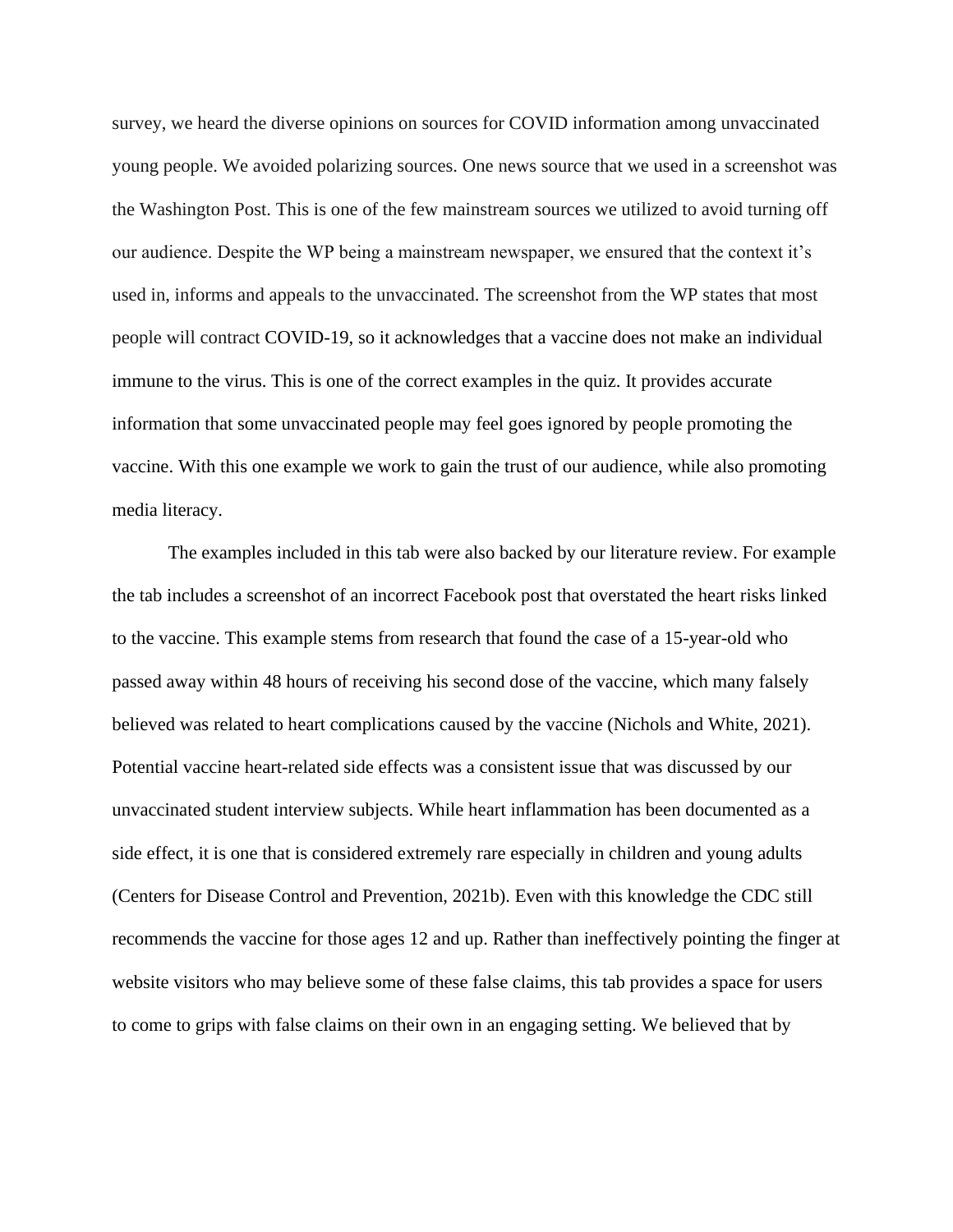making our audience better able to spot misinformation individuals, with this tab, it would be an additional nudge to them getting vaccinated.

#### *Resources*

Our team wanted to incorporate as much communication into the website as possible. So on the site's last page, we included a forum for asking questions. The questions are automatically emailed to Dr. Jeff Adams, the Director of the Curry Center, every five days. This feature allows our visitors direct communication with a healthcare professional and is another way we implemented the two-way conversation Dr. Newcomer talked about. Along with the forum, we provide links to the Poynter database, a worldwide database of COVID-19 misinformation, and a link to Vaccines.gov, which has nearby vaccine centers. We included this on the final page in case any visitors feel inclined to get vaccinated after exploring our site. The opportunity is there, however, we offer this without any sort of pressure. However, we felt this resource was important so the site provided an opportunity for behavior change.

Finally, we included the opportunity to leave feedback in the form of an exit survey on the last tab. Visitors to the site and participants of our original survey were encouraged to provide anonymous feedback that would help us to further develop our site as well as gauge its effectiveness on inciting behavior change. To incentivize our target audience to check out our website and give feedback, we offered the possibility of winning a \$25 gift card if they participated in the exit survey. We developed this strategy based on a study in the journal *Nature* titled, "Megastudies improve the impact of applied behavioral science." The study found that small monetary incentives can promote behavioral changes (Milkman et al., 2021b). The survey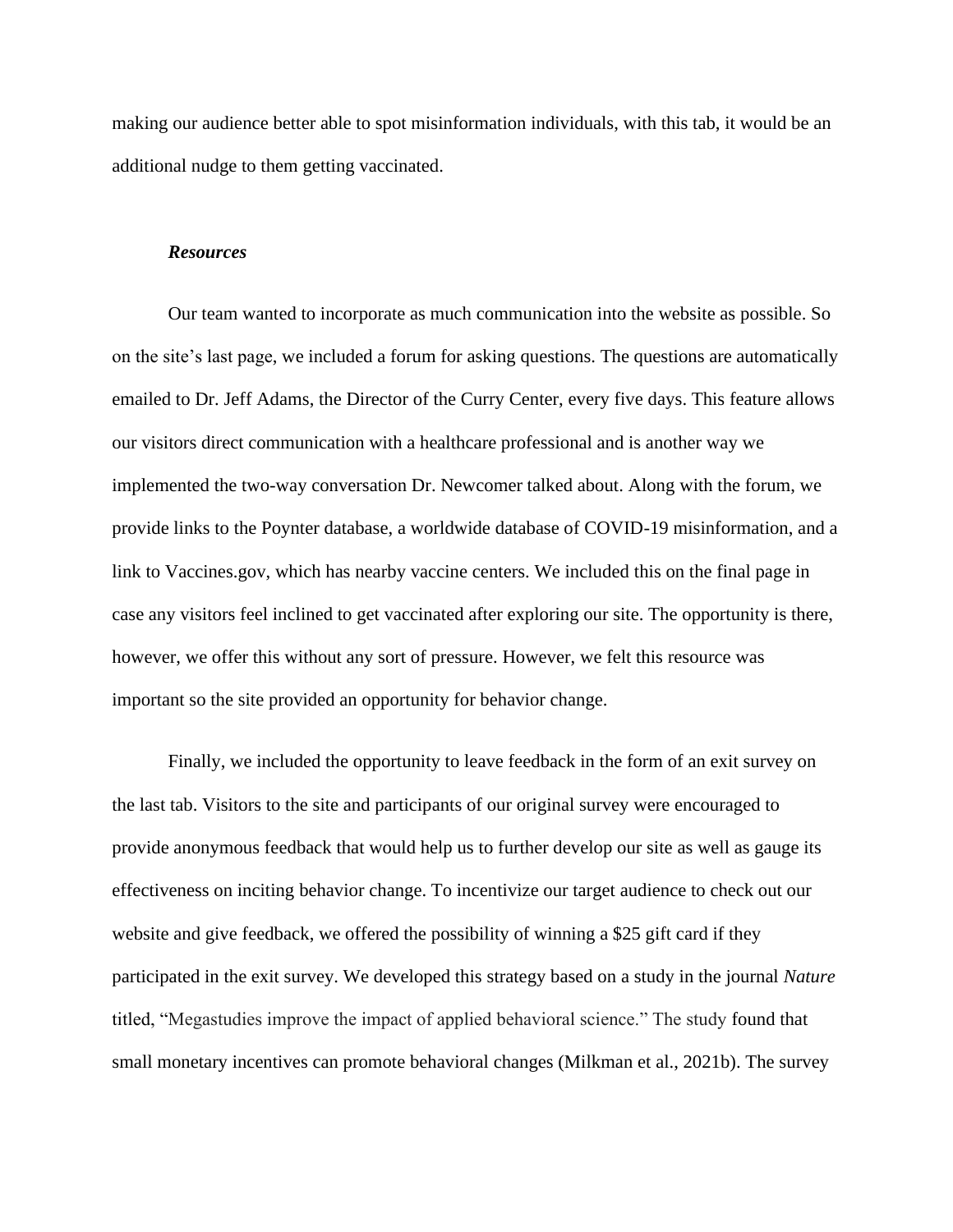feature added another interactive element to place where visitors can ask questions, explore a database, and contribute to ongoing research.

The website also provided multiple different links to other resources. For example, we provided a link to outside resources, such as the CDC's vaccine website, link to an outside source for information on how and where to get vaccinated, and a form to submit questions to the Director of Health Center Jeff Adams. This is supported by our conversation with Sophia Newcomer and her mention of a portal with two-way communication. She gave a hypothetical of utilizing someone like Dr. Jeff Adams to answer student questions.

#### **Engagement Strategies**

One of our engagement strategies was the page dedicated to spotting clear examples of misinformation. This consisted of examples of COVID-19 misinformation that have been examined by our team to spot the common themes used in creating false information. This gave the reader the ability to see what concepts were being used against them to affect their opinion on the subject so they could better address these concepts and learn to analyze the information they receive more effectively in the future.

Another engagement strategy was the section to submit questions under "resources" that sends questions submitted on the site to Curry Health Center's Director Jeff Adams. This was backed by our talk with Sophia Newcomer, a UM professor, who worked for ten years in vaccine safety for Kaiser Permanente, has a background in researching "The static website didn't really do much to increase vaccination rates, but the two-way conversation does." She said if we target UM students it would be cool to have a way that Adams or someone from Curry can answer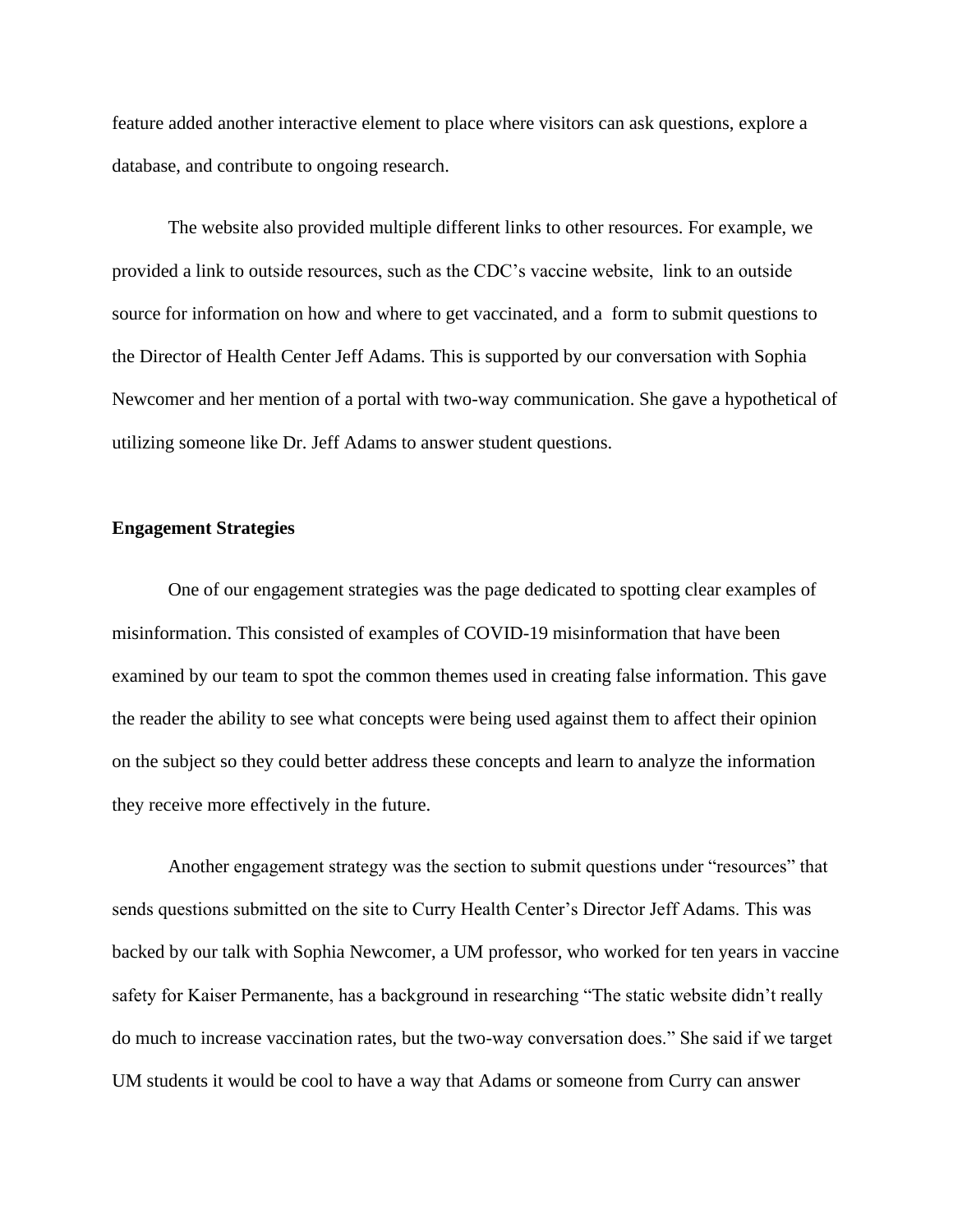questions or interactive components. This would also be backed by our survey results, where 27 or 34% of respondents said their most influential source of COVID info is public health officials.

Additionally, we utilized a monetary incentive to encourage engagement throughout our campaign. Research showed that as little as nine cents can be a significant motivator for people to achieve a desired outcome (Milkman et al., 2021b)**.** We purchased a \$25 gift card with the help of Mackenzie to reward a random visitor who filled out our site's exit survey and left their email address.

# **Marketing Strategies**

# *QR Code Stickers*

Throughout our project, the group decided to implement QR code stickers around the University and downtown Missoula and on the TU campus in Dortmund Germany. The design of the stickers is meant to be inviting with the phrase, "Unvaccinated? Take our Survey!" See the photo above. We did see a boost in our survey data, through 7 days and additional 20 responses, and counting. Considering this success, we plan on finetuning this strategy on a large scale for our website as well when the time comes.

#### *Advertisements*

Our advertisement campaign was critical to engaging our target audience with our project. We needed to get people from across the world engaged with the platform that we had built. We took recommendations from our ad experts and used different marketing strategies to accomplish these goals.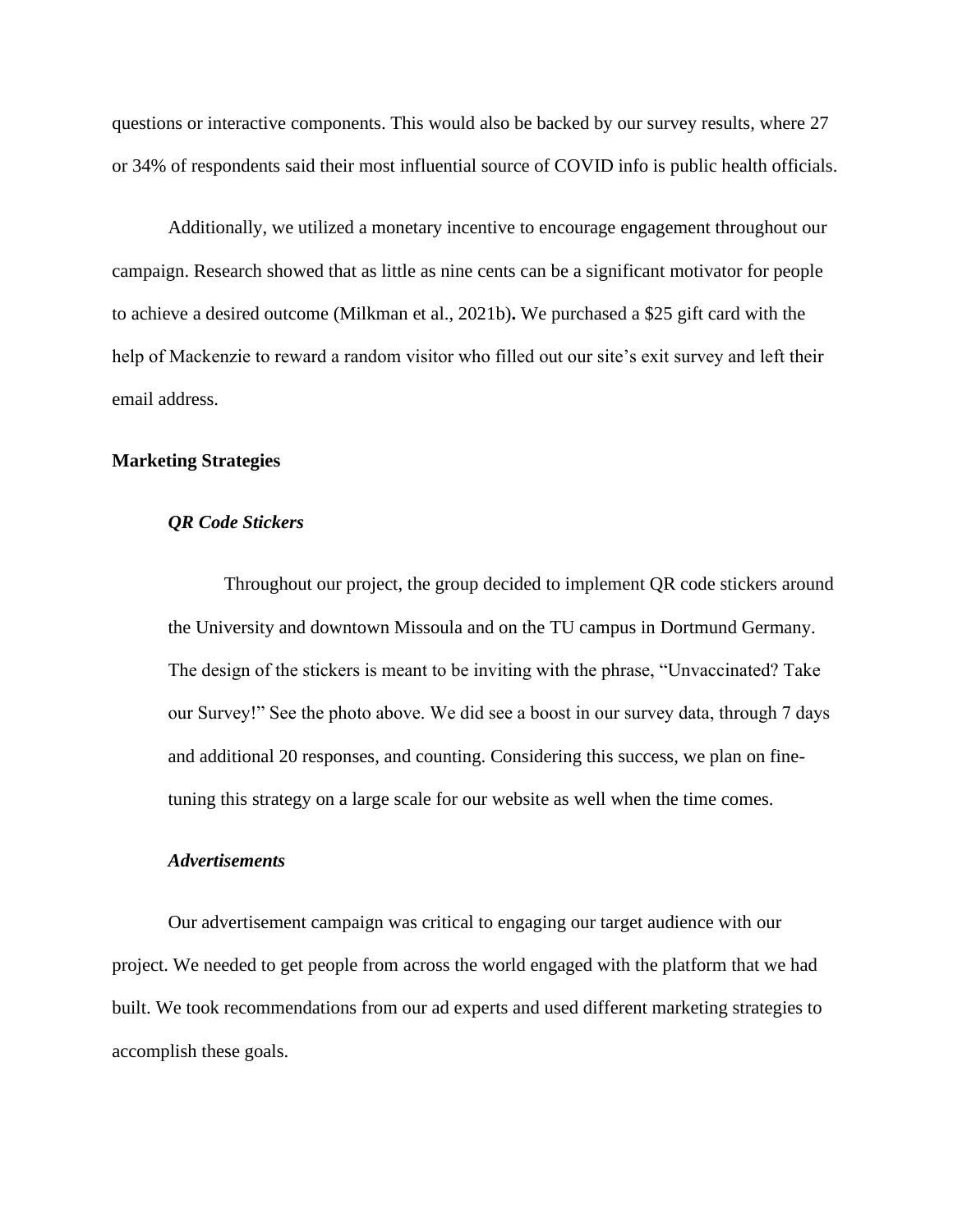The advertisements are designed to draw the eye with vibrant graphics relating to our issue of vaccine misinformation. Our advertisements addressed our target audience in a non confrontational/neutral manner. The two finals included the dialogue, "Skeptical of the vaccine? Make sure you're not being misinformed." We made a point to not make the advertisements seem like they were telling unvaccinated individuals they were wrong in their choice, only that we were interested in their point of view and would like to provide them with resources that they can choose to use to increase their own media literacy. We believe that by doing so those who access the site will feel less criticized for their choices and open to new information surrounding misinformation and the COVID vaccine.

Newcomer floated the idea of playing on health autonomy with our target demographic of college students. Additionally, our survey results as detailed above indicated a strong distaste for vaccine mandates. On top of that, Kaufman explained that many young people he interviewed prior to the ad campaign seemed even more opposed to vaccination when everyone was telling them to get the shot, which is contrary to vaccine mandates. While the advertisements did not specifically use the word "autonomy" they put the onus on each individual to ensure they are not being misinformed. The advertisements did not approach users with a message of "we" or "us" or an image that reflected such. Instead this tone was saved for the website, while advertisements touched on the health autonomy of those they came across.

Facebook had an audience that seemed to be more susceptible to misinformation. This is evident with how Facebook recently had to crack down on groups spreading false information on their platform last year. (Holzberg, 2021). Facebook advertisements were simple to create and implement onto the platform. We utilized simple and straight to the point advertisements to draw more attention from our audience. (see information above). This saved us time and money when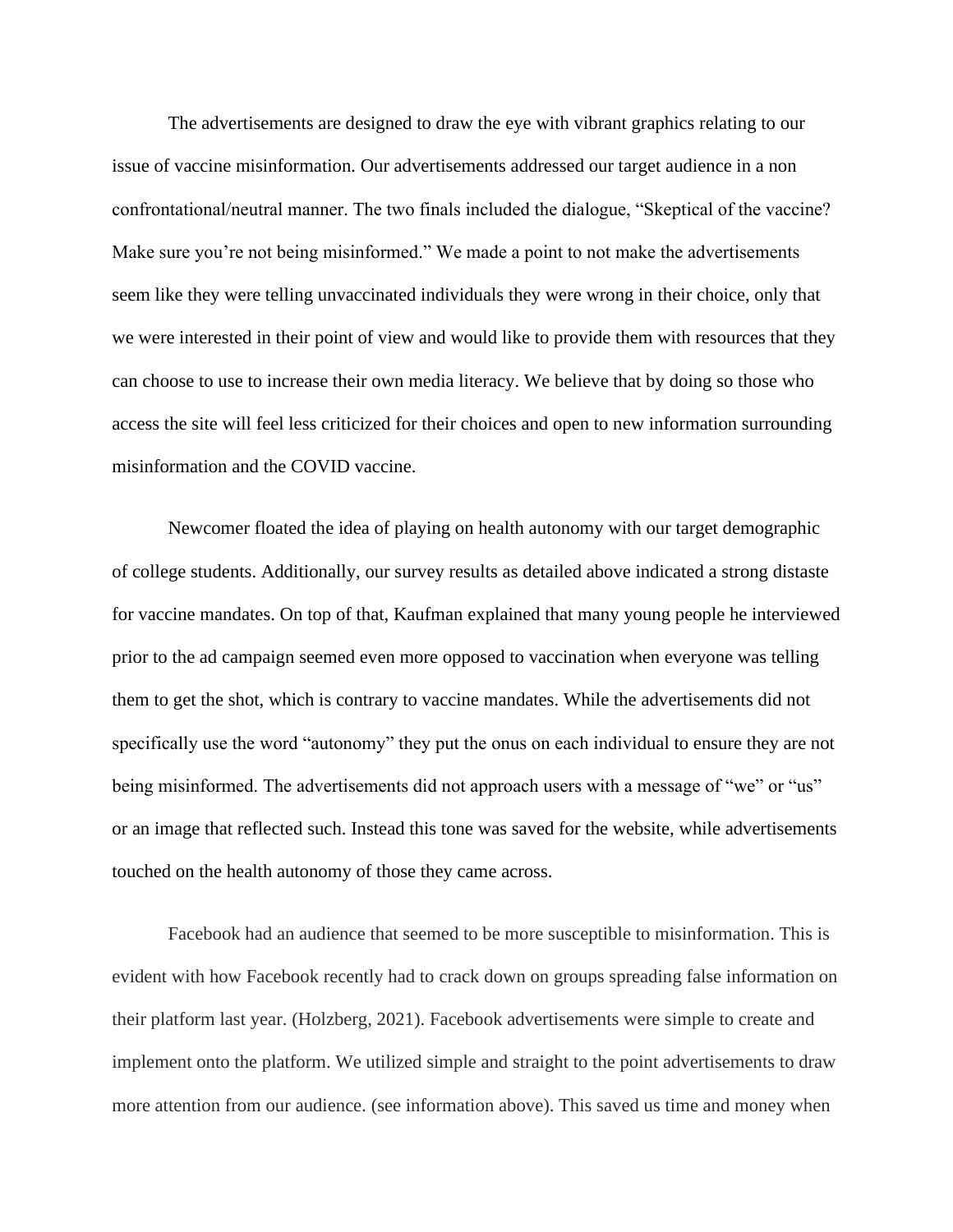the advertisements were designed and allowed us to create a wide variety of advertisements to get feedback. Additionally, as discussed in the inspiration, it's effective to reach people at a time or place where they are already making decisions about behavioral change. Social media, specifically Facebook fits this because it houses a lot of relevant misinformation.

The continued use of the QR stickers was justified by their effectiveness in getting individuals to take our survey. A week before the fall semester ended, our group planted QR code stickers in every building on campus. Restrooms, message boards, the food zoo, the gym, etc, all have clear access to the survey. College students are aware of how these codes work, simply scan them with your camera, and you are taken directly to the survey. We wanted to implement them where there is a large amount of foot traffic to boost our chances. There was a lot of growth in 7 days, with almost 20 additional responses, the simplicity of a QR code has shown to work well with our targeted audience. They are relatively cheap and have shown to be effective with college students, the growth in responses was practically immediate. The group ordered a new batch that led our audience to our website once the platform was ready.

# *Engagement Strategies in Marketing*

One thing Eric Kaufman, a creative director at Deutsch LA, said in an interview with us was that it starts with who we are trying to speak to?: Are they people who click on FB advertisements? He went on to say that it's likely that his and our generation naturally block out advertisements. Kaufman explained, "So how do we make it not that? How do we make it something that's more engaging to them? Is it saying something that is potentially disruptive to them or eye-catching to them? Is it something like sort of eye-catching in, 'Not vaccinated?'" This justifies the sticker's text "Unvaccinated?"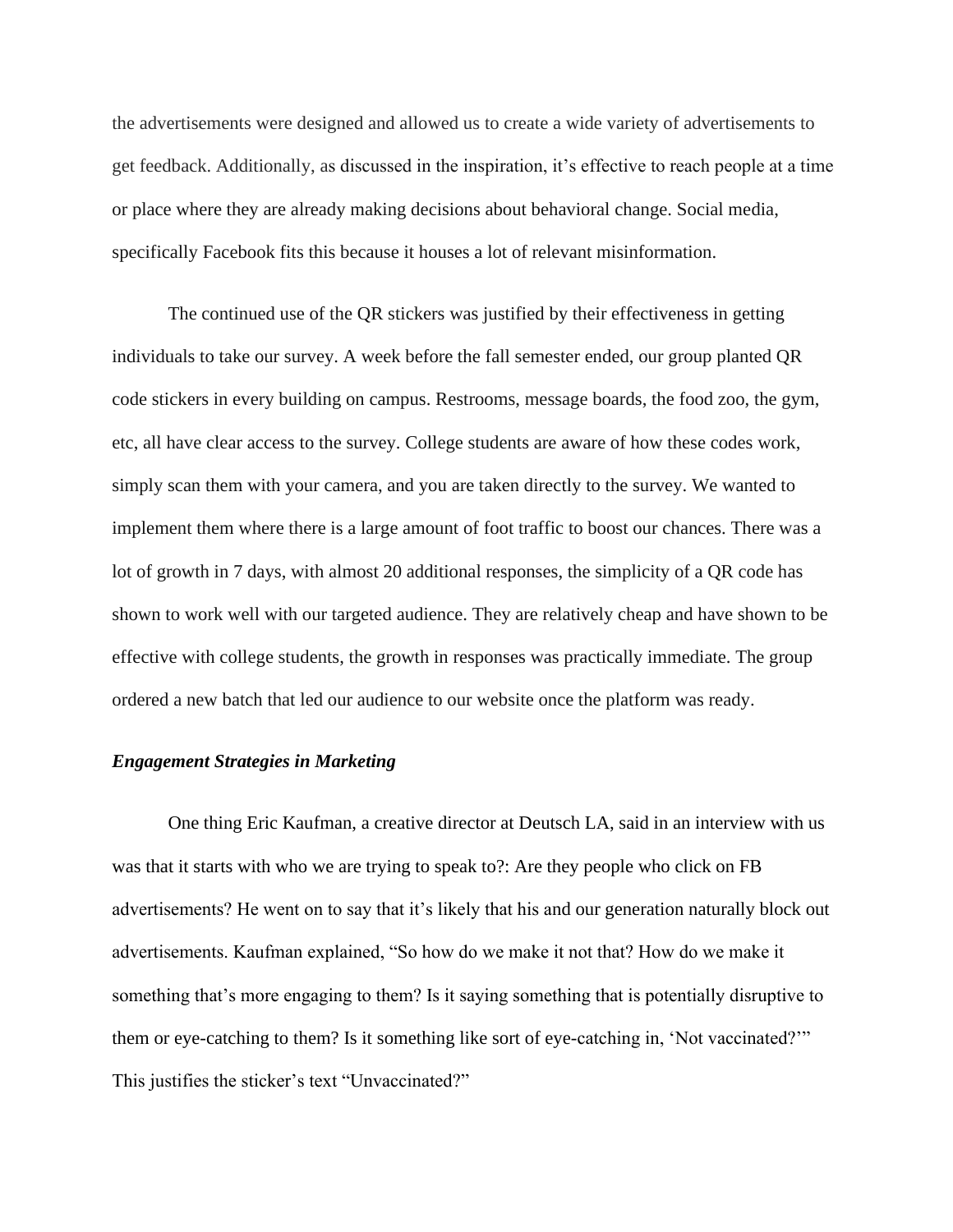#### **Project Implementation**

The launch of our website on Feb. 14 was just the beginning. We've come a long way in the development of our site over the last few months. A major part of implementing our project was getting users to it with methods like Facebook advertisements .

In the beginning of March, we officially launched our Facebook ad campaign. We budgeted roughly fifty dollars for the first two weeks of March and set our ad demographics to target all adults in Montana and Germany. We wanted to see the engagement of our target audience in the areas where we launched our project, and this strategy would provide us this information. After these initial weeks, we broadened our scope to target an audience that is younger than 35 living in the entire United States, Germany, China, Portugal and more. The results yielded by this campaign were a success. Roughly four hundred Facebook users visited our website directly from this ad campaign, while the ad reached just over 60,000 unique Facebook profiles. Our ad campaign gave our project a global presence, giving us a chance to make a real impact in the fight against vaccine misinformation.

# **Iteration**

The iteration process resulted in several revisions to our project: we made it so the site could be translated to Chinese and German, and we incorporated more ideologically neutral examples to the interactive portion of the site. We also added a checklist of what to look out for when recognizing misinformation and changed the title of our campaign to the more engaging— "Rethinking Trust, Reconnecting Us."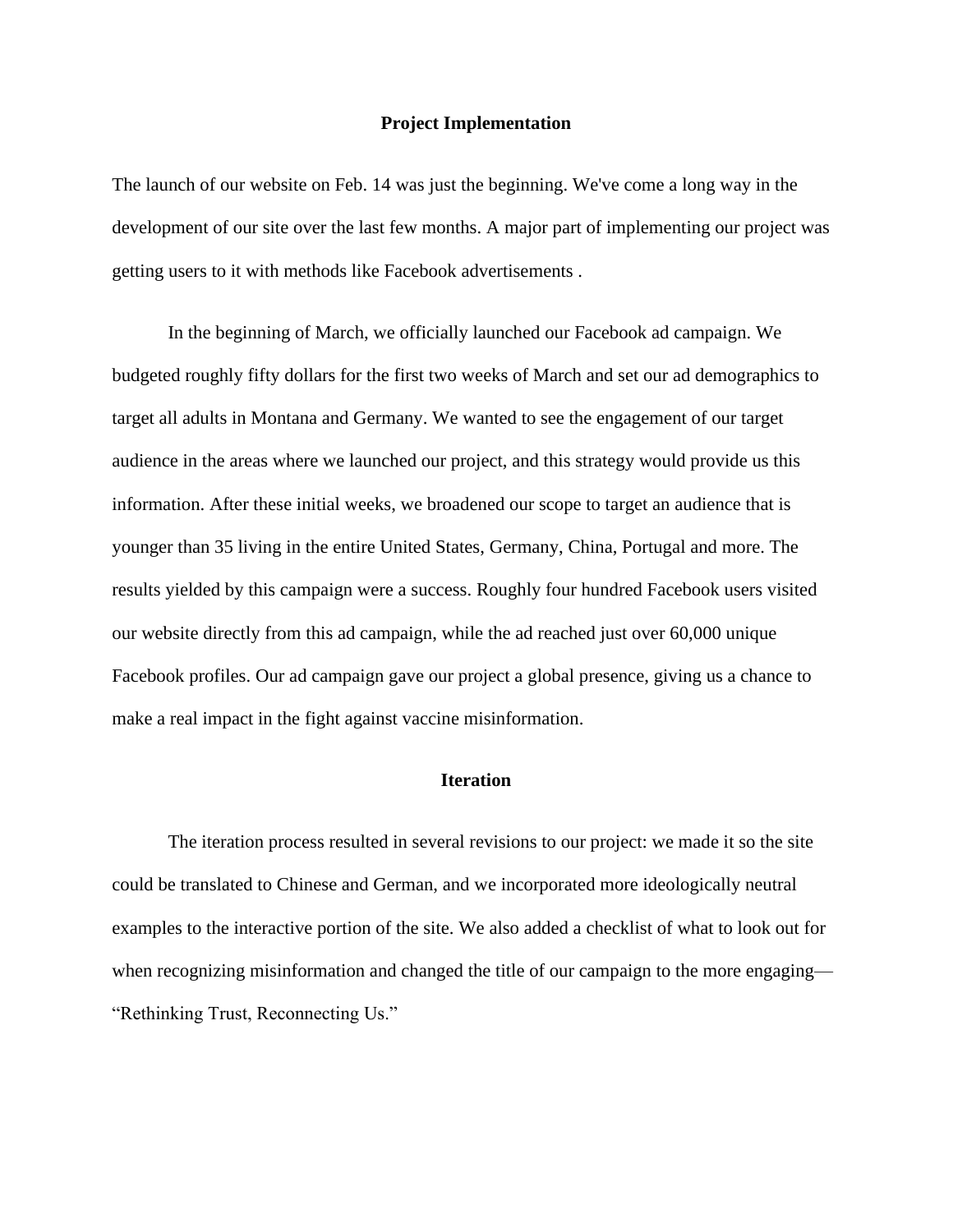Each change was very intentional. The addition of the two languages helped enhance the site's global reach by adding Germany, where many users visited from, as well as China where we had surprisingly received some traffic from. The addition of more ideologically neutral quiz examples to the "It's Your Turn" tab were based on the comment of an unvaccinated junior at UM. The site impressed the student however he pointed out that all the examples in the quiz supported a liberal narrative. This is what spurred the addition of the Washington Post Instagram post that quoted a health official in saying that most people will get COVID-19. The factual piece of information helped keep the tab more ideologically neutral and trusted. Lastly, the website's title change helped reflect the open and community atmosphere we took in creating the portal. The ad also changed during the iteration phase. Jakki Mohr and her class stressed how the advertisements should have the same feel as the website. The final advertisements matched the sleeker design of our website and contained some of its colors - yellow and black.

# **Findings and Analysis**

Through these campaign strategies, we were able to get a broad range of people to enter our website. Our team used Wix analytics as well as Facebook Ad analytics to inform the following outcomes. Since launching the website in February, we have received 433 site visits, with 316 of those visitors being unique. These site visits have been from all across the globe. The largest are the United States with 187 views and Germany with 165 views. Not only were we able to reach these two countries but several other countries as well.

With an average session duration of close to five minutes, many of our viewers got onto our site and read through. If our website does not grab the viewer's attention in the first fifteen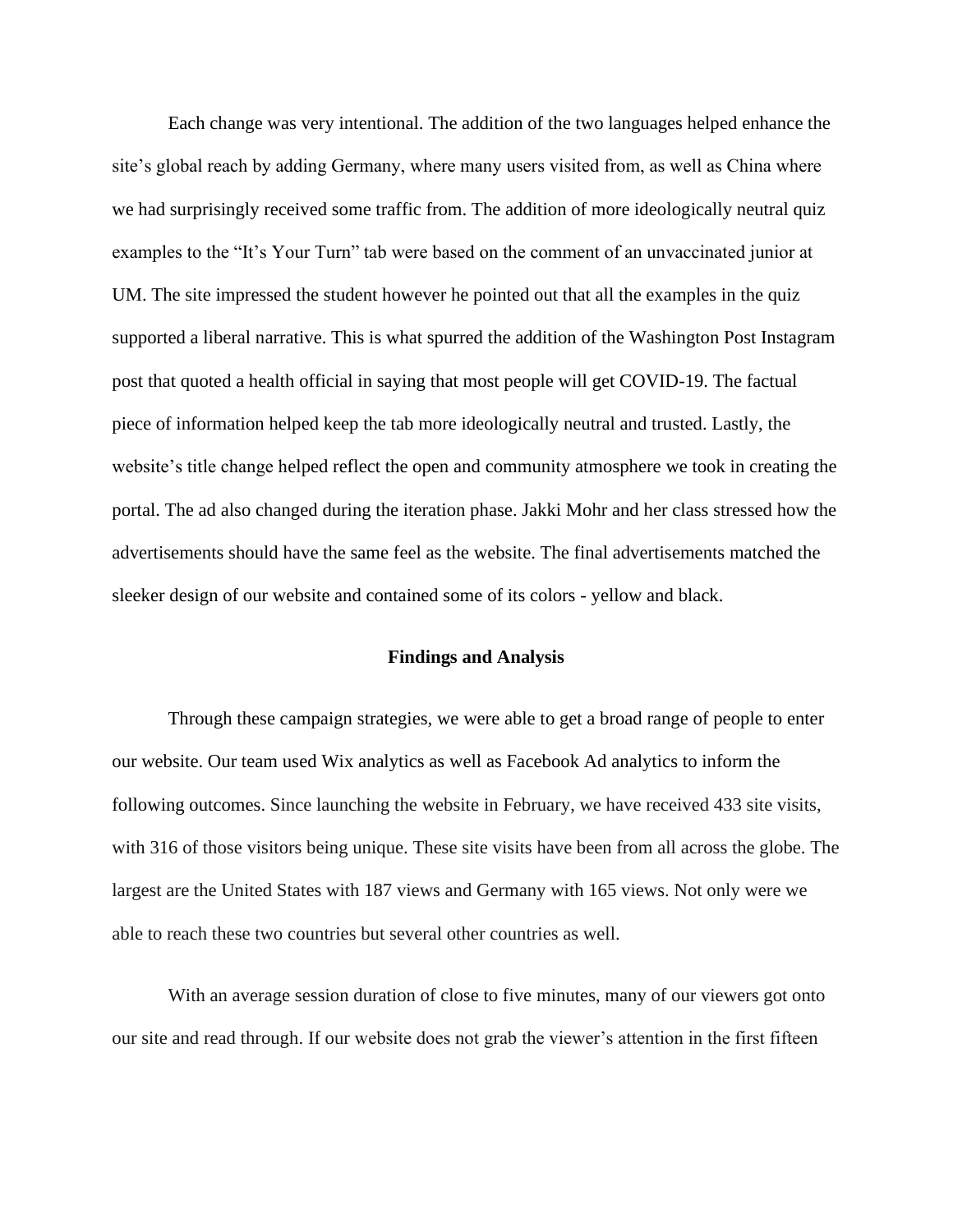seconds of them entering, they will exit the website and not look any further. Having an average screen time this high for a website that some would deem controversial is a tremendous success.

Let us dive into what pages people interacted with most. Our most influential page, 'It's your turn' has a high level of engagement; with an average time of 1 minute and 33 seconds spent on the page. We found this outcome extremely positive because it shows that people are participating in our misinformation quiz and hopefully learning a thing or two about discerning misinformation online.

The majority of unvaccinated survey respondents found the website to be effective and pledged to be more careful when looking at COVID-19 info online. We helped change the views and future practices of these individuals, but we also moved some toward the vaccine. A couple people said they are rethinking their decision on the vaccine. While small, the results of the survey become huge on a global scale. Future campaigns could expand this global impact by extending the period advertisements were up over a longer period of time. If we would have had the funds to do this, the site would have reached more of our target audience, further informing us on how successful the site was in changing behavior.

# **Conclusion**

Over the course of our project we gained valuable insight into individuals who have been exposed to misinformation, sources of misinformation, and developed strategies to combat this issue through the use of our own research, interviewing individuals, and speaking with experts on the subject. Going forward we believe the focus should remain on developing users' media literacy so they can better recognize and avoid misinformation online to prevent the spread of misinformation around the COVID vaccine and misinformation on all subjects across the board.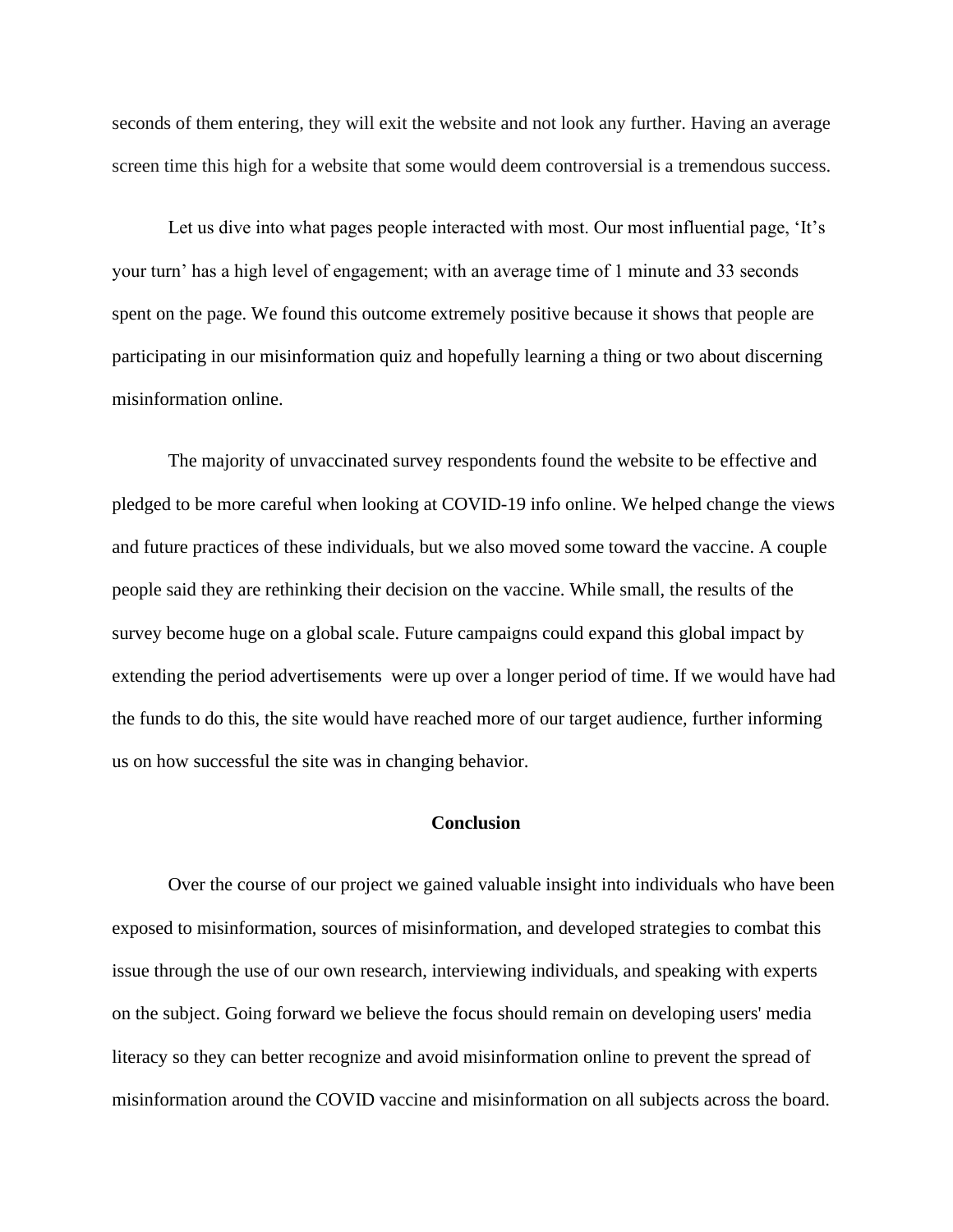## **Partners**

This portal had a mix of local and international partners we'd like to acknowledge. Locally, Dr. Jeff Adams from the Curry Health Center provided another interactive element to the portal with his willingness to answer questions from visitors to the site each week. The other local partner was Dr. Newcomer, who was excited about our idea and someone the team consulted again in the spring as the portal was more developed. Eric Kaufman, a national partner, gave us insight from someone who had worked on a similar campaign. His suggestions provided a nice starting point for our advertisements. The iteration phase, specifically with the advertisements added another campus partnership - Jakki Mohr and her class that provided ad feedback in March. An international partnership came from the unique situation of our team. With some members of our team studying abroad in Germany in the fall, we had the opportunity to incorporate their peers in Germany into the survey we conducted. Our goal was to get as broad a demographic as possible to see if concerns surrounding the Covid vaccine were similar in other parts of the world. With their input we were better able to see the spread of misinformation on a global level.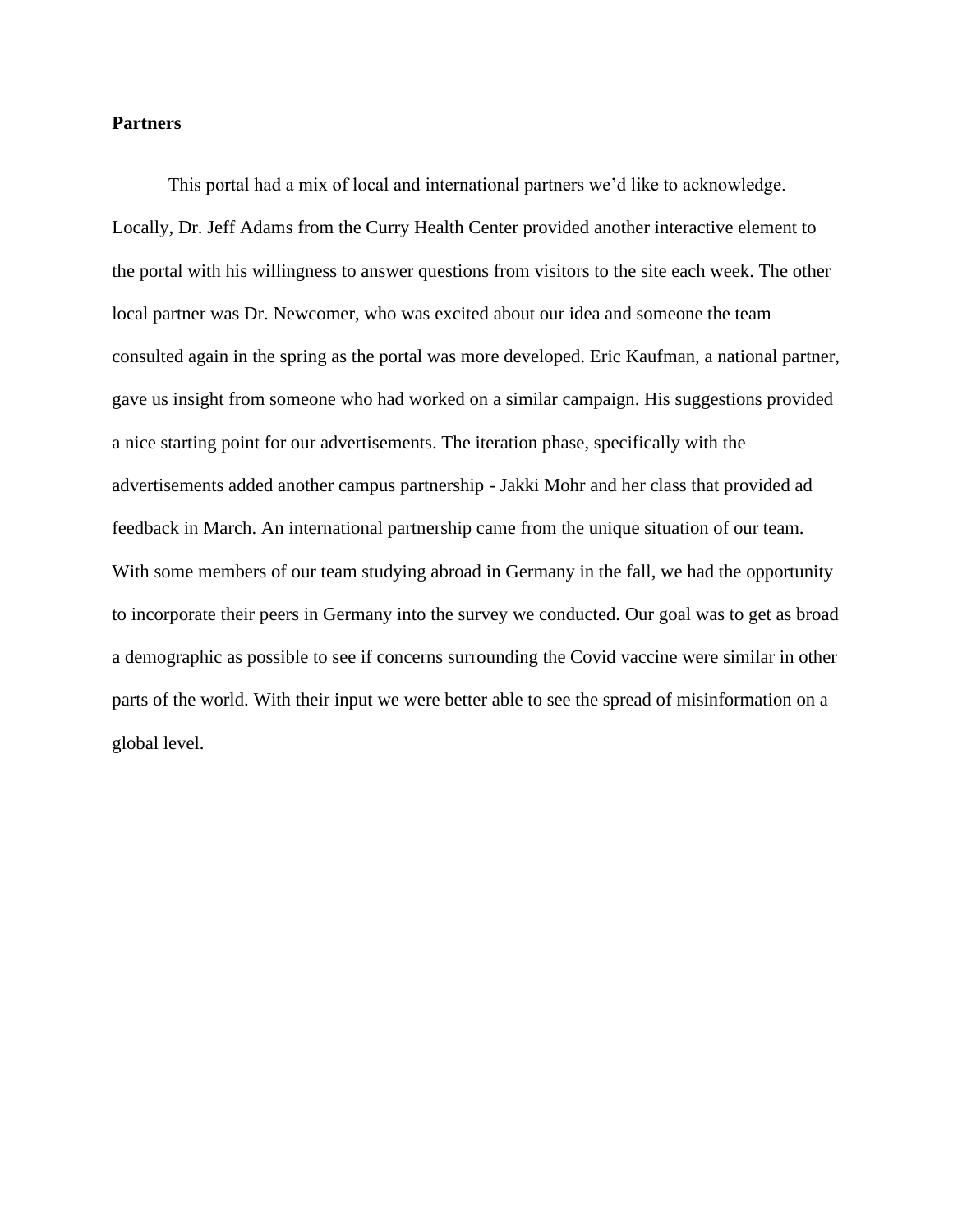#### References

Allcott, H., Gentzkow, M., & Yu, C. (2019). Trends in the diffusion of misinformation on social media. *Research & Politics*, *6*(2), 1–8. https://doi.org/10.1177/2053168019848554

Bond, S. (2020, December 3). *Facebook bans debunked claims about covid-19 vaccines*. NPR. Retrieved December 12, 2021, from

<https://www.npr.org/sections/coronavirus-live-updates/2020/12/03/942155653/faceb> ook-bans-debunked-claims-about-covid-vaccines.

Bond, S. (2021, May 14). *Just 12 people are behind most vaccine hoaxes on social media, research shows*. NPR. Retrieved December 13, 2021, from <https://www.npr.org/2021/05/13/996570855/disinformation-dozen-test-facebooks-tw>

itters-ability-to-curb-vaccine-hoaxes.

Brennen, J. S., Simon, F. M., & Nielsen, R. K. (2020). Beyond (mis)representation: Visuals in covid-19 misinformation. *The International Journal of Press/Politics*, *26*(1), 277–299. https://doi.org/10.1177/1940161220964780

Bruns, Hosangadi, D., Trotochaud, M., & Kirk Sell, T. (2021, October). *COVID-19 Vaccine Misinformation and Disinformation Costs an Estimated \$50 to \$300 Million Each Day*. Johns Hopkins Bloomberg School of Public Health: Center for Health Security. https://www.centerforhealthsecurity.org/our-work/publications/covid-19-vaccinemisinformation-and-disinformation-costs-an-estimated-50-to-300-million-each-da

Center for Countering Digital Hate. (2021, March 24). The Disinformation Dozen. Center for

Countering Digital Hate Ltd.

Centers for Disease Control and Prevention. (2021, November 3). *How to address COVID-19*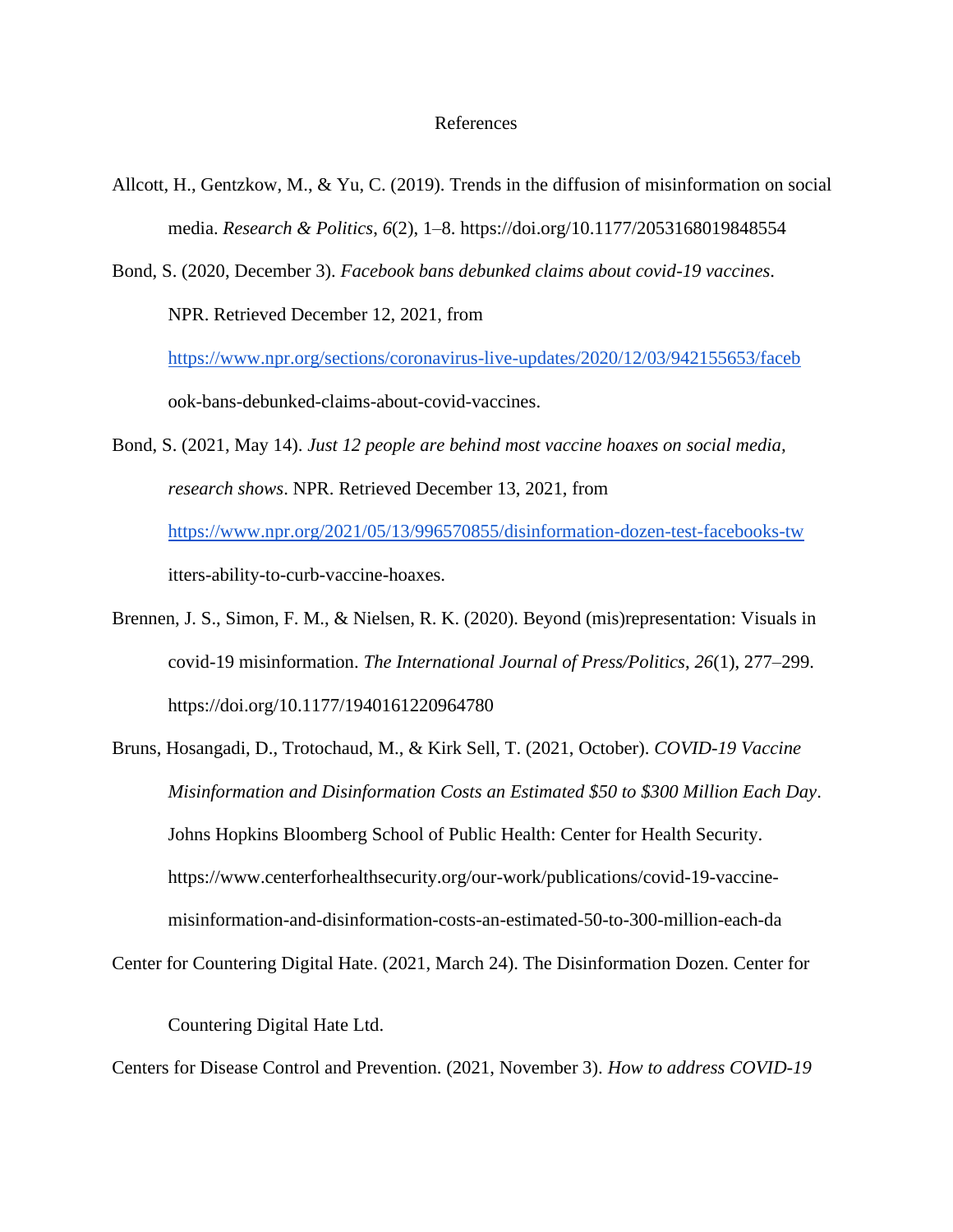*vaccine misinformation*. Centers for Disease Control and Prevention. Retrieved December 17, 2021, from https://www.cdc.gov/vaccines/covid-19/health-departments/addressing-vaccinemisinformation.html

Centers for Disease Control and Prevention. (2021, November 12). *Myocarditis and pericarditis after mrna COVID-19 vaccination*. Centers for Disease Control and Prevention. Retrieved December 17, 2021, from

https://www.cdc.gov/coronavirus/2019-ncov/vaccines/safety/myocarditis.html

- Cha, M., Cha, C., Singh, K., Lima, G., Ahn, Y.-Y., Kulshrestha, J., & Varol, O. (2021). Prevalence of misinformation and factchecks on the COVID-19 pandemic in 35 countries: Observational Infodemiology study. *JMIR Human Factors*, *8*(1). https://doi.org/10.2196/23279
- Cherry, K. (2020, July 19). *What Is Cognitive Bias?* Verywell Mind. Retrieved December 7, 2021, from https://www.verywellmind.com/what-is-a-cognitive-bias-2794963.

Colliander, J. (2019). "This is fake news": Investigating the role of conformity to other users'

views when commenting on and spreading disinformation in social media. *Computers in* 

*Human Behavior*, *97*, 202–215. https://doi.org/10.1016/j.chb.2019.03.032

Conger, K. (2021). "How misinformation, medical mistrust fuel vaccine hesitancy" *Stanford Medicine https://med.stanford.edu/news/all-news/2021/09/infodemic-covid-19.html*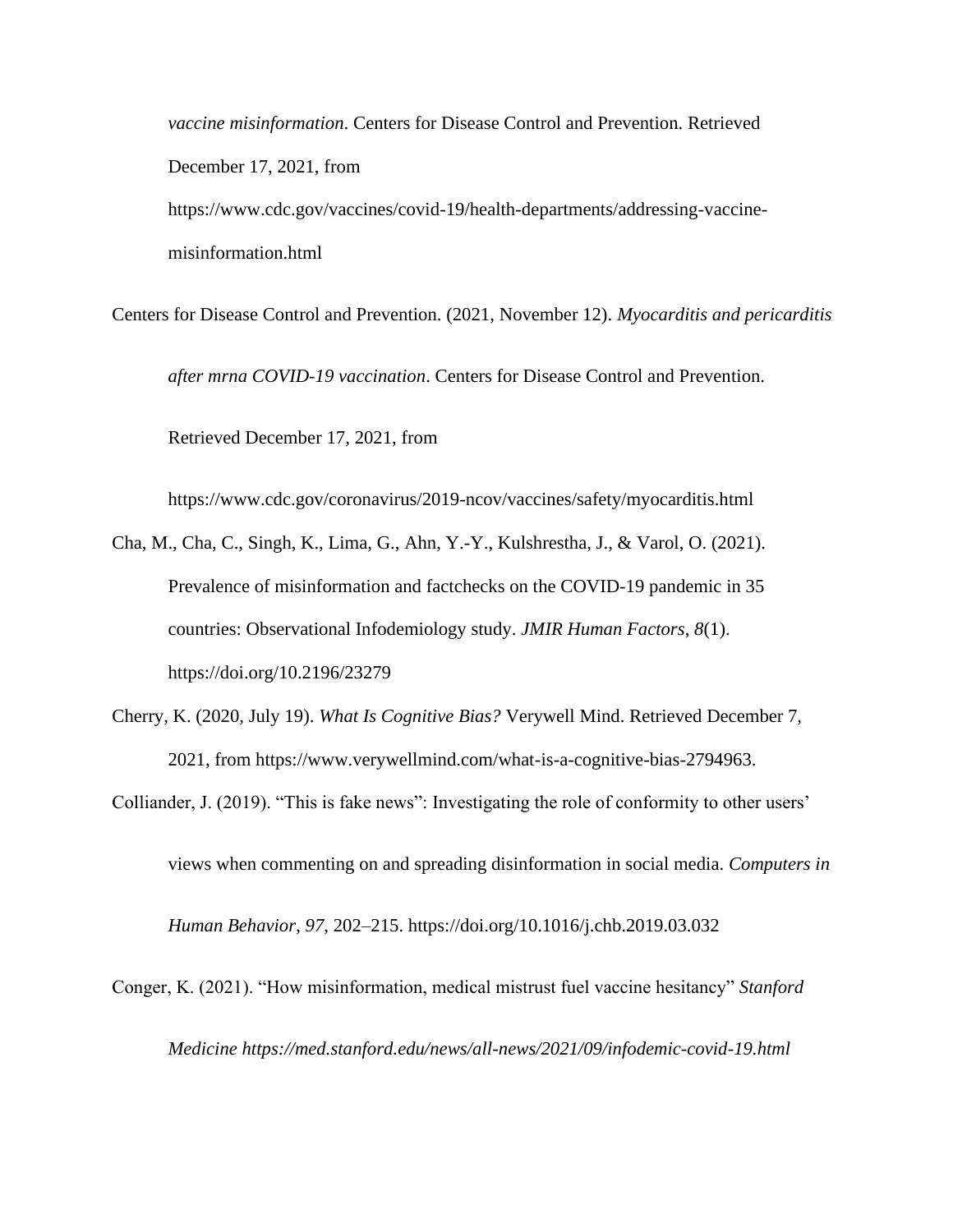Davis, C. B., Glantz, M., & Novak, D. R. (2015). "You can't run your SUV on cute. let's go!":

Internet memes as delegitimizing discourse. *Environmental Communication: A Journal of Nature and Culture* , *10*(1), 62–83. https://doi.org/10.1080/17524032.2014.991411

Dwoskin, E. (2021, September 10). *Misinformation on Facebook got six times more clicks than* 

*factual news during the 2020 election, study says*. The Washington Post. Retrieved December 13, 2021, from

[https://www.washingtonpost.com/technology/2021/09/03/facebook-misinformation](https://www.washingtonpost.com/technology/2021/09/03/facebook-misinformation-)nyu-study/.

Ellyatt, Holly. "Germany Considers a Full Covid Lockdown and Mandatory Vaccines." *CNBC*, CNBC, 24 Nov. 2021,

<https://www.cnbc.com/2021/11/24/germany-considers-a-full-covid-lockdown-and-m> andatory-vaccines.html.

Großekemper, Tobias. "The Violence of the Fourth Wave: 'One Thing We Have Learned Is

That Covid Is an Asshole.'" Der Spiegel, Der Spiegel, 19 Nov. 2021,

[https://www.spiegel.de/international/germany/the-violence-of-the-fourth-wave-one-thing](https://www.spiegel.de/international/germany/the-violence-of-the-fourth-wave-one-thing-we-have-learned-is-that-covid-is-an-asshole-a-9da60dbf-6311-472a-9fdf-60a6442b1235)[we-have-learned-is-that-covid-is-an-asshole-a-9da60dbf-6311-472a-9fdf-60a6442b1235](https://www.spiegel.de/international/germany/the-violence-of-the-fourth-wave-one-thing-we-have-learned-is-that-covid-is-an-asshole-a-9da60dbf-6311-472a-9fdf-60a6442b1235)

Heath, C., & Heath, D. (2010). *Switch* . Broadway Books .

Holzberg, M. (2021, March 22). Facebook banned 1.3 billion accounts over three months to

combat 'fake' and 'harmful' content. Forbes. Retrieved December 16, 2021, from https://www.forbes.com/sites/melissaholzberg/2021/03/22/facebook-banned-13-billionaccounts-over-three-months-to-combat-fake-and-harmful-content/?sh=3b1417605215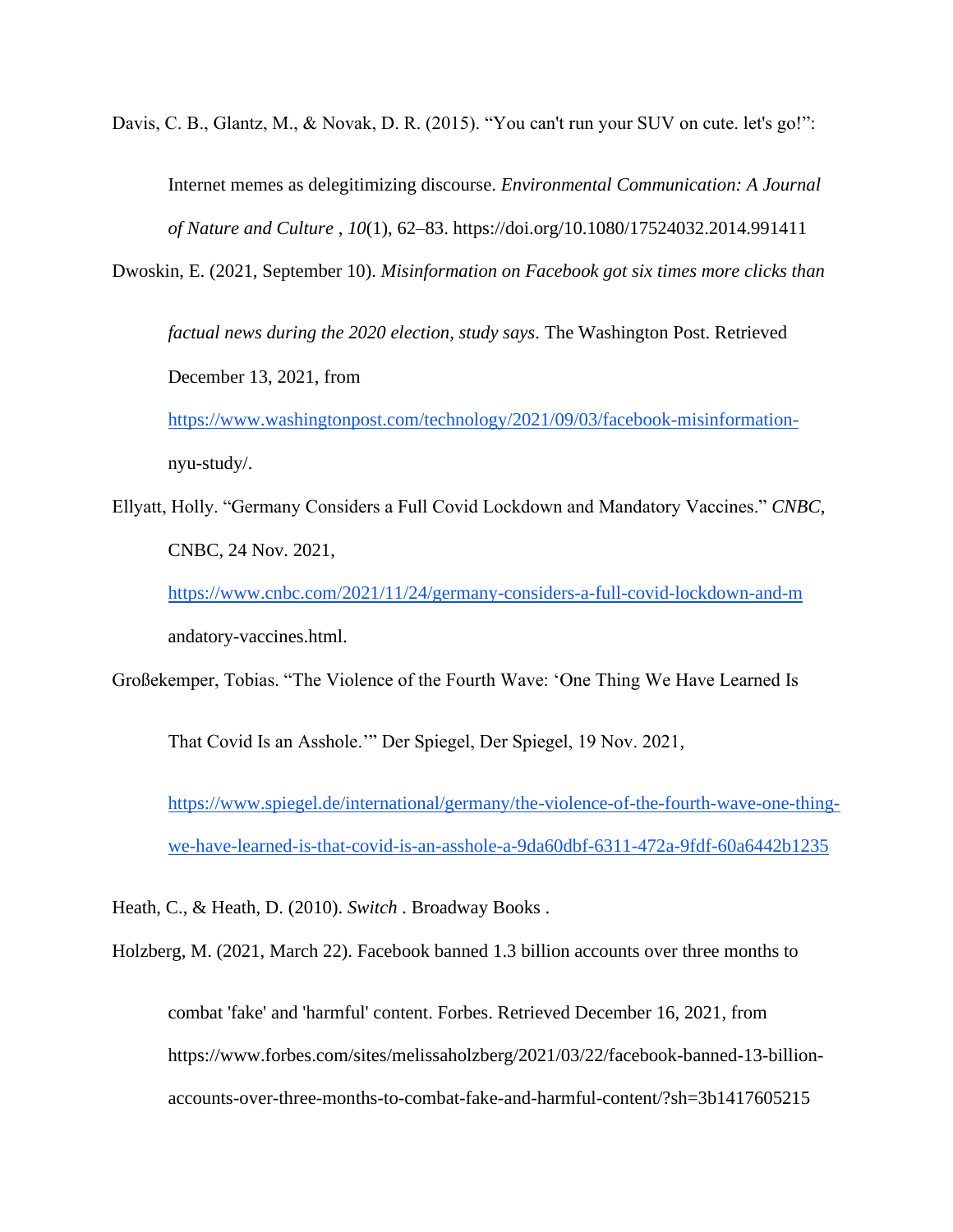- Holzmann-Littig, Christopher. "Covid-19 Vaccination Acceptance and Hesitancy among Healthcare Workers in Germany." *Vaccines*, MDPI, 12 July 2021, https://www.ncbi.nlm.nih.gov/pmc/articles/PMC8310090/.
- Karlson, K. (2021, November 18). *How much do Facebook ads cost – [2021 new data]*. Karola Karlson's blog. Retrieved December 15, 2021, from https://karolakarlson.com/facebook-ads-cost-and-bidding/
- Krishna, A. (2021). Understanding the differences between climate change deniers and believers' knowledge, media use, and trust in related information sources. *Public Relations Review*, *47*(1). https://doi.org/10.1016/j.pubrev.2020.101986
- Larson, H. J. (2020). *Stuck: How vaccine rumors start -- and why they don't go away*. Oxford University Press.
- Lazer, D., Green, J., Ognyanova, K., Baum, M., Lin, J., Druckman, J., Perlis, R., Santillana, M., Simonson, M., & Uslu, A. (2021, July 27). *Analysis | people are more anti-vaccine if they get their covid news from Facebook than from Fox News, data shows*. The Washington Post. Retrieved December 13, 2021, from

<https://www.washingtonpost.com/politics/2021/07/27/people-are-more-anti-vaccine-if-th>

ey-get-their-covid-19-news-facebook-rather-than-fox-news-new-data-shows/.

Lenthang, M. (2021, November 17). *Suspended Texas doctor who promoted ivermectin as covid treatment resigns from hospital*. NBCNews.com. Retrieved December 13, 2021, from <https://www.nbcnews.com/news/us-news/suspended-texas-doctor-promoted-iverm> ectin-covid-treatment-resigns-hos-rcna5833.

Mabus, K., Vargas S., Seggara, E., & Shannon, J. (2021) Gen Z wants to 'wait a little bit'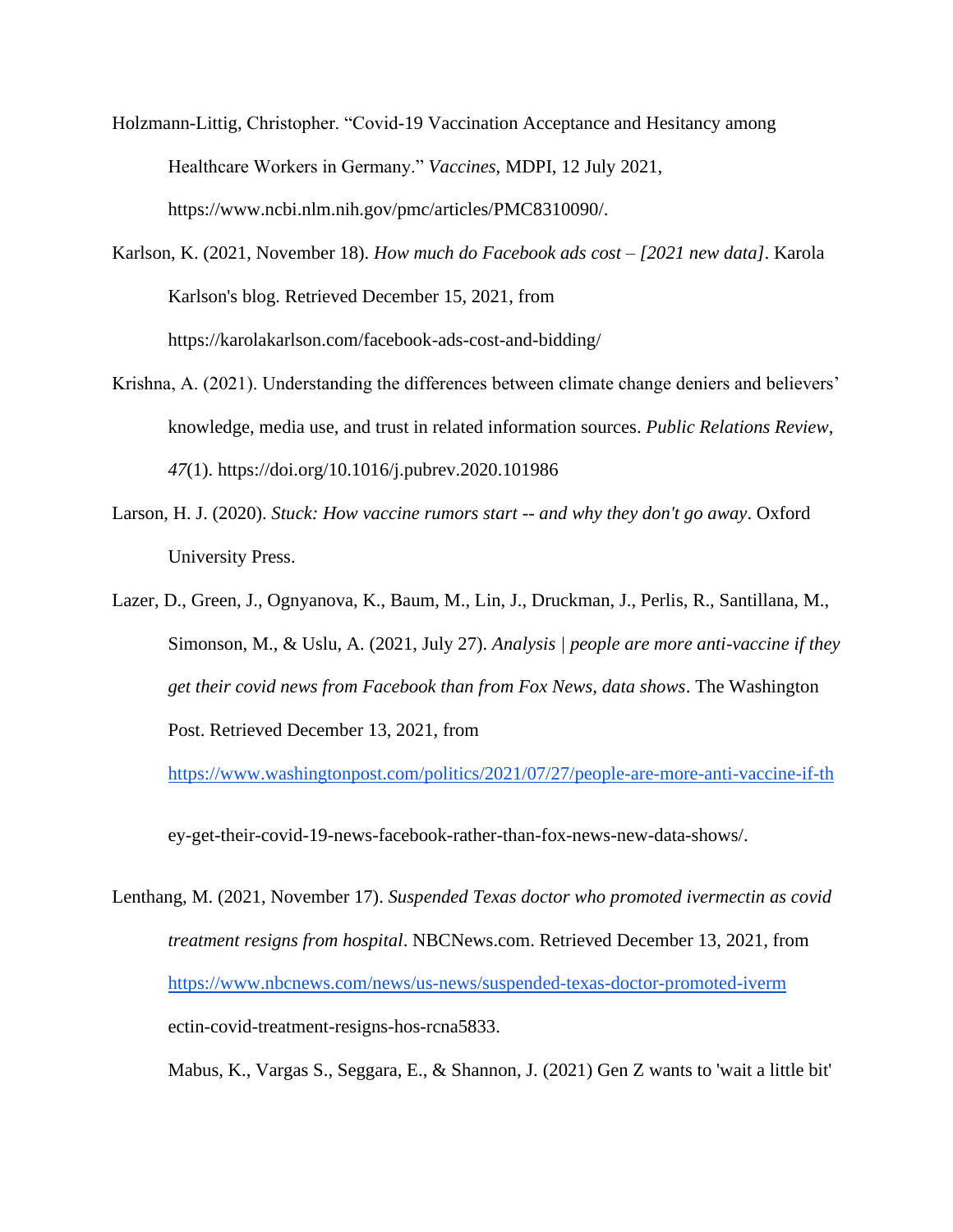to get COVID vaccine. Experts say there's no time to waste. *USA Today.* 

*https://eu.usatoday.com/story/news/health/2021/07/09/covid-vaccine-gen-z-coronavirusside-effects/7906816002/*

- Martel, C., Pennycook, G., & Rand, D. G. (2020). Reliance on emotion promotes belief in fake news. *Cognitive Research: Principles and Implications*, *5*(1). https://doi.org/10.1186/s41235-020-00252-3
- Meng, R., Jun, Y., & Johar, G. V. (2017, August 1). *Research: Being in a group makes us less likely to fact-check*. Harvard Business Review. Retrieved December 7, 2021, from [https://hbr.org/2017/08/research-being-in-a-group-makes-us-less-likely-to-fact-chec](https://hbr.org/2017/08/research-being-in-a-group-makes-us-less-likely-to-fact-che)k.

Messing, S., & Westwood, S. J. (2012). Selective exposure in the age of Social Media: Endorsements Trump Partisan Source Affiliation When Selecting News Online. *Communication Research*, *41*(8), 1042–1063. https://doi.org/10.1177/0093650212466406

- Milkman, K. L., Gromet, D., Ho, H., Kay, J. S., Lee, T. W., Pandiloski, P., Park, Y., Rai, A., Bazerman, M., Beshears, J., Bonacorsi, L., Camerer, C., Chang, E., Chapman, G., Cialdini, R., Dai, H., Eskreis-Winkler, L., Fishbach, A., Gross, J. J., . . . Duckworth, A. L. (2021b). Megastudies improve the impact of applied behavioural science. *Nature*, *600*(7889), 478–483. https://doi.org/10.1038/s41586-021-04128-4
- Missoula City-County Health Department. (2021, December 15). *COVID-19 Data Dashboard*. Missoula.info.com. Retrieved December 16, 2021, from https://www.missoulainfo.com/copy-of-epidemiological-reports
- Musumeci, N. (2021, July 22). *Anti-vax facebook groups are using secret codes like 'dinner party' and 'pizza king' to dodge crackdowns on misinformation*. Yahoo! Sports. Retrieved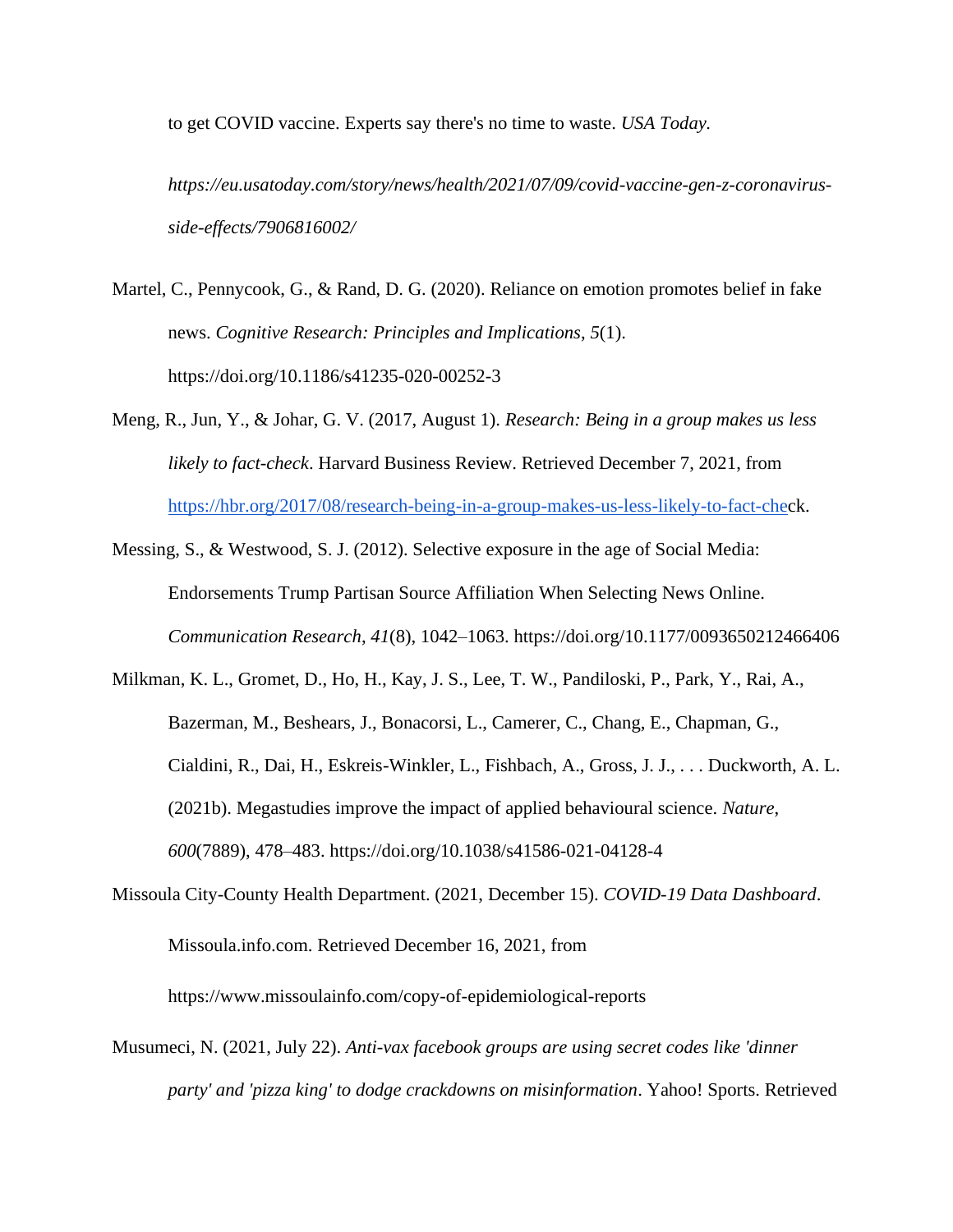December 12, 2021, from

https://sports.yahoo.com/anti-vax-facebook-groups-using-142339129.html.

News-Ticker ZUM Coronavirus in Dortmund. "*Gesundheit: News-Ticker Zum Coronavirus in* 

*Dortmund - Alle Nachrichten - Nachrichtenportal - Leben in Dortmund - Stadtportal Dortmund.de"*,

https://www.dortmund.de/de/leben\_in\_dortmund/nachrichtenportal/alle\_nachrichten/nach richt.jsp?nid=622746.

New York Times. (2021).Coronavirus in the U.S.: Latest Map and Case Count.) *The New York Times*

<https://www.nytimes.com/interactive/2021/us/covid-cases.html>

Nielsen, R. K., Fletcher , R., Newman , N., Brennen, J. S., & Howard, P. N. (2020, April 15). *Navigating the 'infodemic': How people in six countries access and rate news and information about coronavirus*. Reuters Institute for the Study of Journalism. Retrieved December 13, 2021, from

<https://reutersinstitute.politics.ox.ac.uk/infodemic-how-people-six-countries-access-and-r> ate-news-and-information-about-coronavirus.

- Oeldorf-Hirsch, A., Schmierbach, M., Appelman, A., & Boyle, M. P. (2020). The ineffectiveness of fact-checking labels on news memes and articles. *Mass Communication and Society*, *23*(5), 682–704. https://doi.org/10.1080/15205436.2020.1733613
- Project Childhood Prevention Pillar. (2013). The Child Safe Traveller. World Vision Australia.

Reuters. (2021, September 29). *YouTube blocks all anti-vaccine content*. Reuters. Retrieved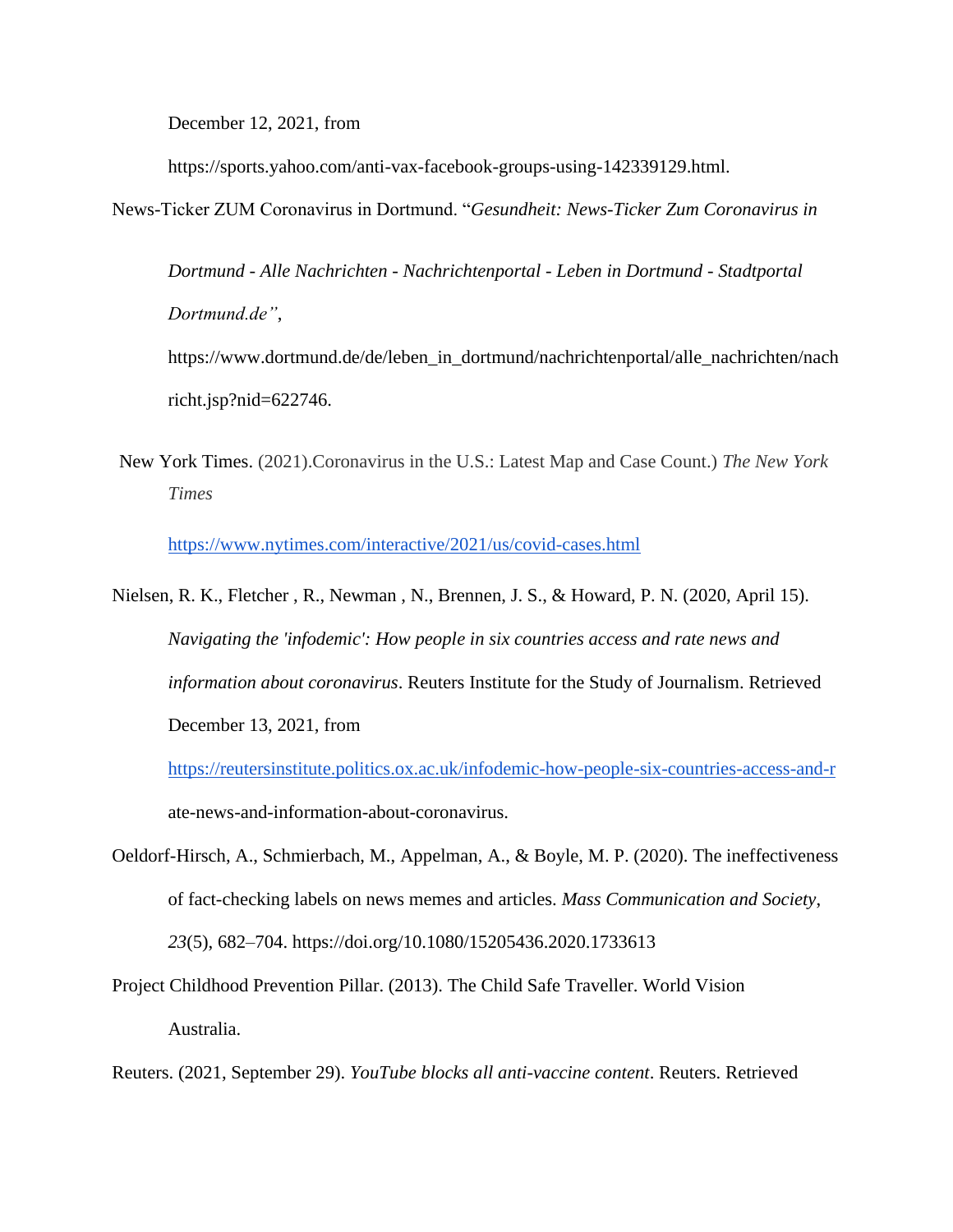December 17, 2021, from

<https://www.reuters.com/technology/youtube-blocks-all-anti-vaccine-content-washington> -post-2021-09-29/

Reynolds, G. (2021, December 8). *A penny for your squats?* The New York Times. Retrieved December 15, 2021, from

https://www.nytimes.com/2021/12/08/well/move/exercise-motivation-study.html

- Ritchie, Hannah. "Coronavirus (COVID-19) Vaccinations Statistics and Research." *Our World in Data*, Global Change Data Lab, 5 Mar. 2020, https://ourworldindata.org/covid-vaccinations.
- Roth, E. (2021, October 30). *Facebook puts tighter restrictions on vaccine misinformation targeted at children*. The Verge. Retrieved December 13, 2021, from <https://www.theverge.com/2021/10/30/22754046/facebook-tighter-restrictions-vaccin> e-misinformation-children.

Singh, K., Lima, G., Cha, M., Cha, C., Kulshrestha, J., Ahn, Y. Y., & Varol, O. (2022).

Misinformation, believability, and vaccine acceptance over 40 countries: Takeaways from

the initial phase of the COVID-19 infodemic. *PLOS ONE*, *17*(2), e0263381.

# <https://doi.org/10.1371/journal.pone.0263381>

Stankiewicz , K. (2021, April 18). *Dr. Scott Gottlieb explains why he believes Covid won't be eradicated in U.S. like smallpox*. CNBC. Retrieved December 12, 2021, from https://www.cnbc.com/2021/04/16/dr-scott-gottlie

b-why-us-wont-eradicate-covid-like-smallpox-polio.html.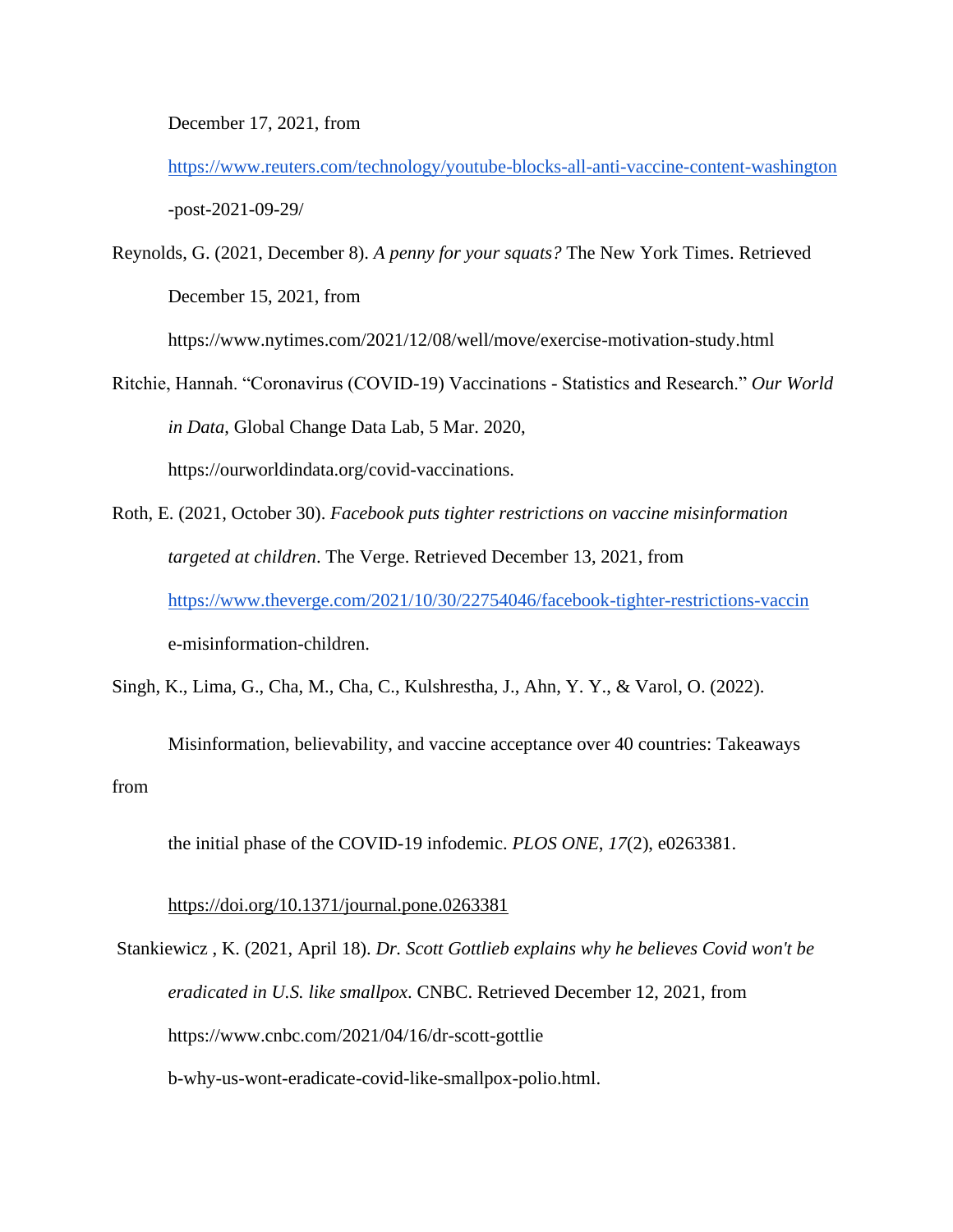Statista Research Development. (2021) Rate of coronavirus (COVID-19) vaccinations in Germany in 2021, by federal state. *Statista.*

<https://www.statista.com/statistics/1195589/coronavirus-covid-19-vaccinations-number-f> ederal-state-per-1000-germany/

Swim, J. K., Geiger, N., & Lengieza, M. L. (2019). Climate change marches as motivators for bystander collective action. *Frontiers in Communication*, *4*. https://doi.org/10.3389/fcomm.2019.00004

"The Anti-Vax Movement Targeting German Children." *BBC News*, BBC, 12 Apr. 2021, https://www.bbc.com/news/blogs-trending-56675874.

University of Missouri Health Care. (n.d.). *Covid-19 vaccine key to reaching 'herd immunity'*. University of Missouri Health Care. Retrieved December 17, 2021, from https://www.muhealth.org/our-stories/covid-19-vaccine-key-reaching-herdimmunity#:~:text=Experts%20estimate%20that%20herd%20immunity,get%20the%20CO VID%2D19%20

UN Resident Coordinator's Office in Jordan. (n.d.). Access to information is the cure of disinformation. United Nations. Retrieved December 12, 2021, from [https://www.un.org/en/coronavirus/access-information-cure-disinformation.](https://www.un.org/en/coronavirus/access-information-cure-disinformation)

Weinreich , N. (2011). Hands-on Social Marketing: A Step-by-Step Guide to Designing Change for Good. SAGE Publishing.

White , R., & Nichols , C. (2021, October 14). *Can you handle the truth: Fact-checking false claims about covid-19 vaccines and children*. CapRadio. Retrieved December 14, 2021,